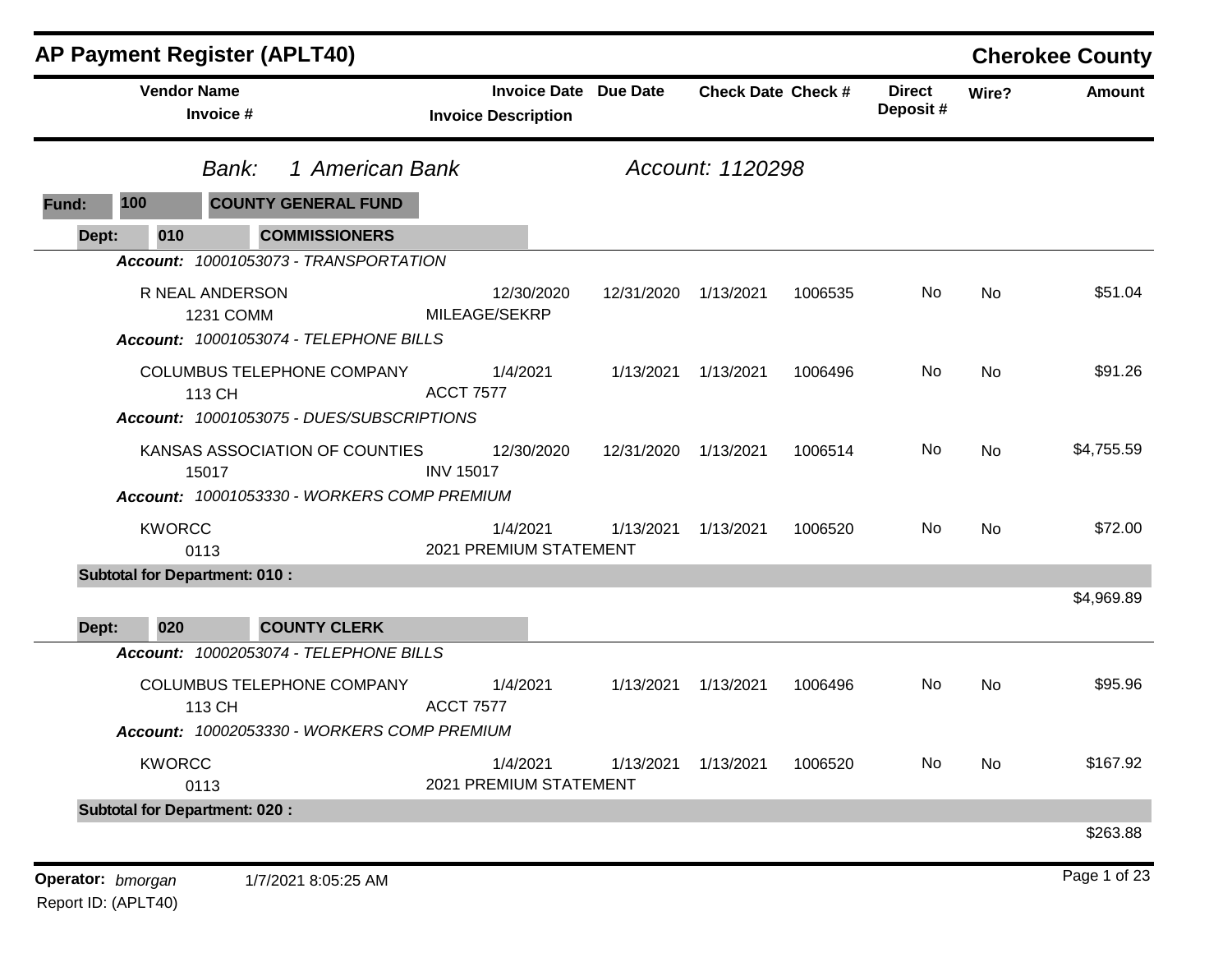|       |                                       | <b>AP Payment Register (APLT40)</b>                                                                              |                                    |                              |                           |         |                           |           | <b>Cherokee County</b> |
|-------|---------------------------------------|------------------------------------------------------------------------------------------------------------------|------------------------------------|------------------------------|---------------------------|---------|---------------------------|-----------|------------------------|
|       | <b>Vendor Name</b><br>Invoice #       |                                                                                                                  | <b>Invoice Description</b>         | <b>Invoice Date Due Date</b> | <b>Check Date Check #</b> |         | <b>Direct</b><br>Deposit# | Wire?     | <b>Amount</b>          |
| Dept: | 030                                   | <b>TREASURER</b>                                                                                                 |                                    |                              |                           |         |                           |           |                        |
|       |                                       | Account: 10003053074 - TELEPHONE BILLS                                                                           |                                    |                              |                           |         |                           |           |                        |
|       | 113 CH                                | COLUMBUS TELEPHONE COMPANY<br>Account: 10003053330 - WORKERS COMP PREMIUM                                        | 1/4/2021<br><b>ACCT 7577</b>       | 1/13/2021                    | 1/13/2021                 | 1006496 | No.                       | No        | \$175.76               |
|       | <b>KWORCC</b><br>0113                 |                                                                                                                  | 1/4/2021<br>2021 PREMIUM STATEMENT | 1/13/2021                    | 1/13/2021                 | 1006520 | No                        | <b>No</b> | \$239.94               |
|       | <b>Subtotal for Department: 030:</b>  |                                                                                                                  |                                    |                              |                           |         |                           |           |                        |
|       |                                       |                                                                                                                  |                                    |                              |                           |         |                           |           | \$415.70               |
| Dept: | 040                                   | <b>ATTORNEY</b><br>Account: 10004053068 - OTHER COMMODITIES                                                      |                                    |                              |                           |         |                           |           |                        |
|       | <b>CULLIGAN OF JOPLIN</b><br>180421   |                                                                                                                  | 12/30/2020<br><b>INV 180421</b>    | 12/31/2020                   | 1/13/2021                 | 1006498 | No                        | <b>No</b> | \$7.20                 |
|       | 113 CH                                | Account: 10004053074 - TELEPHONE BILLS<br>COLUMBUS TELEPHONE COMPANY<br>Account: 10004053089 - OTHER CONTRACTUAL | 1/4/2021<br><b>ACCT 7577</b>       |                              | 1/13/2021 1/13/2021       | 1006496 | No                        | <b>No</b> | \$292.68               |
|       | <b>VERIZON WIRELESS</b><br>9869269402 |                                                                                                                  | 12/16/2020<br>INV 9869269402       | 12/31/2020                   | 1/13/2021                 | 1006544 | No                        | No        | \$80.02                |
|       | 2020-155                              | KANSAS HIGHWAY PATROL CAR FUND<br>Account: 10004053330 - WORKERS COMP PREMIUM                                    | 12/30/2020<br>INV 2020-155         | 12/31/2020 1/13/2021         |                           | 1006517 | No                        | <b>No</b> | \$6,177.00             |
|       | <b>KWORCC</b><br>0113                 |                                                                                                                  | 1/4/2021<br>2021 PREMIUM STATEMENT |                              | 1/13/2021 1/13/2021       | 1006520 | No                        | No.       | \$475.06               |
|       | <b>Subtotal for Department: 040:</b>  |                                                                                                                  |                                    |                              |                           |         |                           |           |                        |
| Dept: | 050                                   | <b>REGISTER OF DEEDS</b>                                                                                         |                                    |                              |                           |         |                           |           | \$7,031.96             |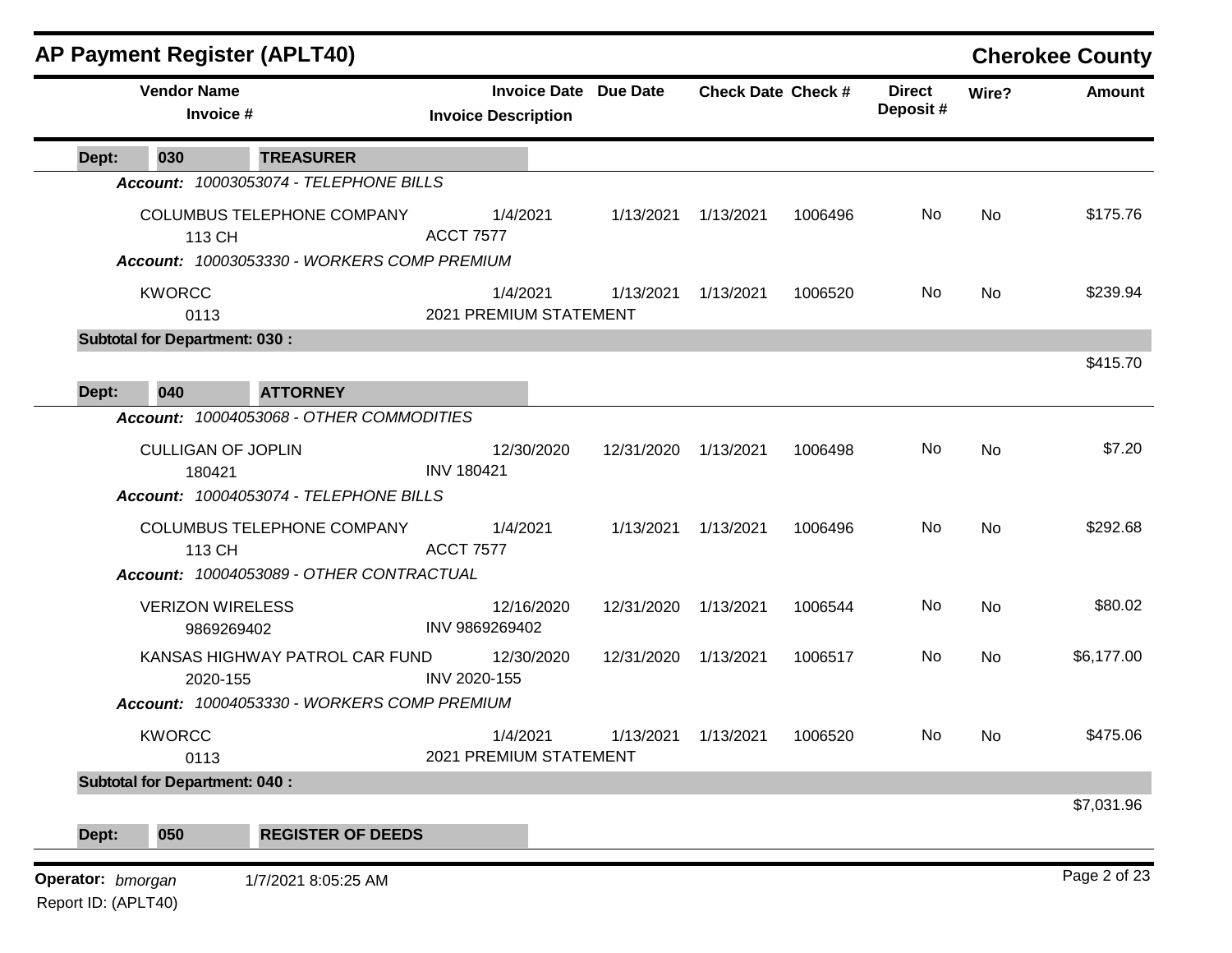| <b>AP Payment Register (APLT40)</b>  |                                                                                  |                                                                                      |            |                           |         |                           |           | <b>Cherokee County</b> |
|--------------------------------------|----------------------------------------------------------------------------------|--------------------------------------------------------------------------------------|------------|---------------------------|---------|---------------------------|-----------|------------------------|
| <b>Vendor Name</b><br>Invoice #      |                                                                                  | <b>Invoice Date Due Date</b><br><b>Invoice Description</b>                           |            | <b>Check Date Check #</b> |         | <b>Direct</b><br>Deposit# | Wire?     | <b>Amount</b>          |
|                                      | Account: 10005053074 - UTILITIES/TELEPHONE BILLS                                 |                                                                                      |            |                           |         |                           |           |                        |
| 113 CH                               | <b>COLUMBUS TELEPHONE COMPANY</b><br>Account: 10005053330 - WORKERS COMP PREMIUM | 1/4/2021<br><b>ACCT 7577</b>                                                         | 1/13/2021  | 1/13/2021                 | 1006496 | No.                       | <b>No</b> | \$94.04                |
| <b>KWORCC</b><br>0113                |                                                                                  | 1/4/2021<br>2021 PREMIUM STATEMENT                                                   | 1/13/2021  | 1/13/2021                 | 1006520 | No.                       | No        | \$72.00                |
| <b>Subtotal for Department: 050:</b> |                                                                                  |                                                                                      |            |                           |         |                           |           |                        |
| 060<br>Dept:                         | <b>SHERIFF &amp; JAIL</b>                                                        |                                                                                      |            |                           |         |                           |           | \$166.04               |
| Account: 10006053002 - SALARIES      |                                                                                  |                                                                                      |            |                           |         |                           |           |                        |
| <b>DENNIS OPLOTNIK</b><br>1231       | Account: 10006053021 - PRINTING/OFFICE SUPPLIES                                  | 12/30/2020<br><b>CONTRACT LABOR</b>                                                  | 12/31/2020 | 1/13/2021                 | 1006499 | No.                       | <b>No</b> | \$322.50               |
| <b>CINTAS CORP</b><br>8404929131     |                                                                                  | 12/30/2020<br>INV 8404929131<br>Account: 10006053022 - EMPLOYEE UNIFORMS/ACCESSORIES | 12/31/2020 | 1/13/2021                 | 1006489 | No                        | <b>No</b> | \$459.36               |
| 111974                               | SOUTHERN UNIFORM & EQUIPMENT                                                     | 12/30/2020<br><b>INV 111974</b>                                                      | 12/31/2020 | 1/13/2021                 | 1006536 | No.                       | <b>No</b> | \$57.99                |
| AXON ENTERPRISE, INC.<br>1702237     |                                                                                  | 12/30/2020<br>INV 1702237                                                            | 12/31/2020 | 1/13/2021                 | 1006472 | No                        | No        | \$62.80                |
|                                      | Account: 10006053025 - PARTS/VEHICLE REPAIRS                                     |                                                                                      |            |                           |         |                           |           |                        |
| NATALINIS AUTOMOTIVE<br>757422       |                                                                                  | 12/30/2020<br><b>INV 757422</b>                                                      | 12/31/2020 | 1/13/2021                 | 1006526 | No.                       | <b>No</b> | \$159.98               |
| 8021                                 | KANSASLAND TIRE OF PITTSBURG                                                     | 12/29/2020<br><b>INV 8021</b>                                                        | 12/31/2020 | 1/13/2021                 | 1006518 | No.                       | <b>No</b> | \$771.88               |
|                                      | Account: 10006053040 - JANITORIAL SUPPLIES                                       |                                                                                      |            |                           |         |                           |           |                        |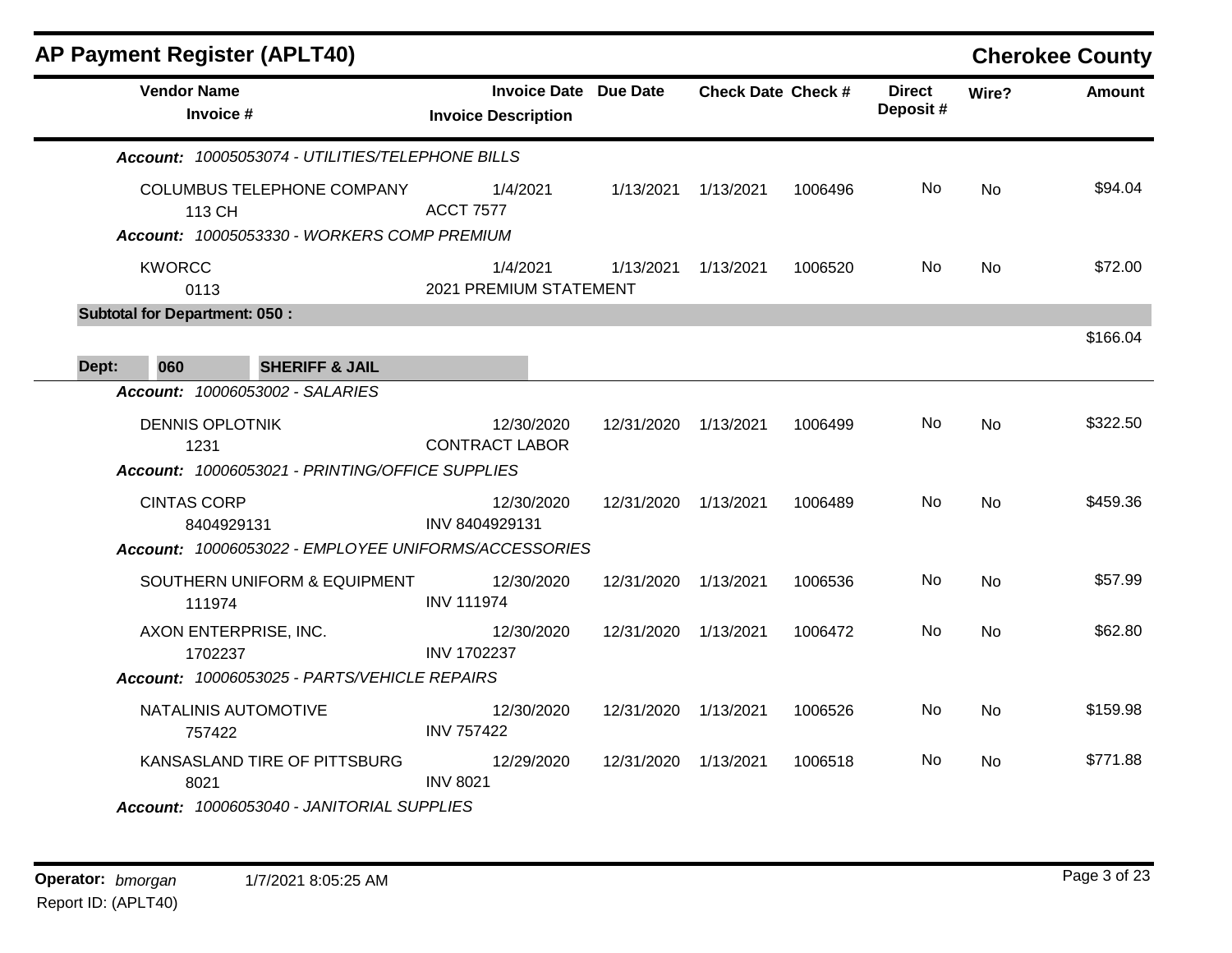| <b>AP Payment Register (APLT40)</b>                                                              |                                                            |                      |                           |         |                           |           | <b>Cherokee County</b> |
|--------------------------------------------------------------------------------------------------|------------------------------------------------------------|----------------------|---------------------------|---------|---------------------------|-----------|------------------------|
| <b>Vendor Name</b><br>Invoice #                                                                  | <b>Invoice Date Due Date</b><br><b>Invoice Description</b> |                      | <b>Check Date Check #</b> |         | <b>Direct</b><br>Deposit# | Wire?     | <b>Amount</b>          |
| <b>HENRY KRAFT INC</b><br>315466                                                                 | 12/30/2020<br><b>INV 315466</b>                            | 12/31/2020           | 1/13/2021                 | 1006508 | No                        | <b>No</b> | \$18.65                |
| <b>HENRY KRAFT INC</b><br>315225<br>Account: 10006053071 - COMMUNICATIONS                        | 12/30/2020<br><b>INV 315225</b>                            | 12/31/2020           | 1/13/2021                 | 1006508 | No                        | <b>No</b> | \$376.36               |
| <b>OMNIGO SOFTWARE</b><br>OS007357<br>Account: 10006053072 - GAS, ELECTRIC, WATER                | 12/30/2020<br><b>INV OS007357</b>                          | 12/31/2020 1/13/2021 |                           | 1006530 | No.                       | <b>No</b> | \$11,372.37            |
| PRO SOLUTIONS, LLC<br>202011063<br>Account: 10006053074 - TELEPHONE BILLS                        | 12/30/2020<br>INV 2020-11-063                              | 12/31/2020 1/13/2021 |                           | 1006532 | No.                       | No        | \$868.08               |
| COLUMBUS TELEPHONE COMPANY<br>0113 SH<br>Account: 10006053075 - DUES/SUBSCRIPTIONS               | 1/4/2021<br><b>ACCT 2963</b>                               |                      | 1/13/2021 1/13/2021       | 1006496 | No.                       | <b>No</b> | \$1,591.95             |
| MID-STATES ORGANIZED CRIME INFO CEN<br>32019-2122                                                | 12/30/2020<br>INV 32019-2122                               | 12/31/2020           | 1/13/2021                 | 1006525 | No.                       | <b>No</b> | \$200.00               |
| NATIONAL SHERIFFS ASSOCIATION<br>250927 SH<br>Account: 10006053080 - MAINTENANCE/BLDGS & GROUNDS | 12/30/2020<br><b>MEMBER 250927</b>                         | 12/31/2020 1/13/2021 |                           | 1006527 | No                        | No        | \$135.00               |
| JOPLIN SUPPLY COMPANY<br>S4528337.001                                                            | 12/30/2020<br>INV S4528337.001                             | 12/31/2020           | 1/13/2021                 | 1006512 | No.                       | No        | \$456.74               |
| STANLEY CONVERGENT SECURITY SOLUTI<br>6000453337                                                 | 12/30/2020<br>INV 6000453337                               | 12/31/2020           | 1/13/2021                 | 1006538 | No.                       | No        | \$162.00               |
| TRUE VALUE COLUMBUS<br>A426712<br><b>Account: 10006053299 - S.P.A.R.K Planning</b>               | 12/30/2020<br><b>TRANS A426712</b>                         | 12/31/2020 1/13/2021 |                           | 1006542 | No.                       | No.       | \$38.14                |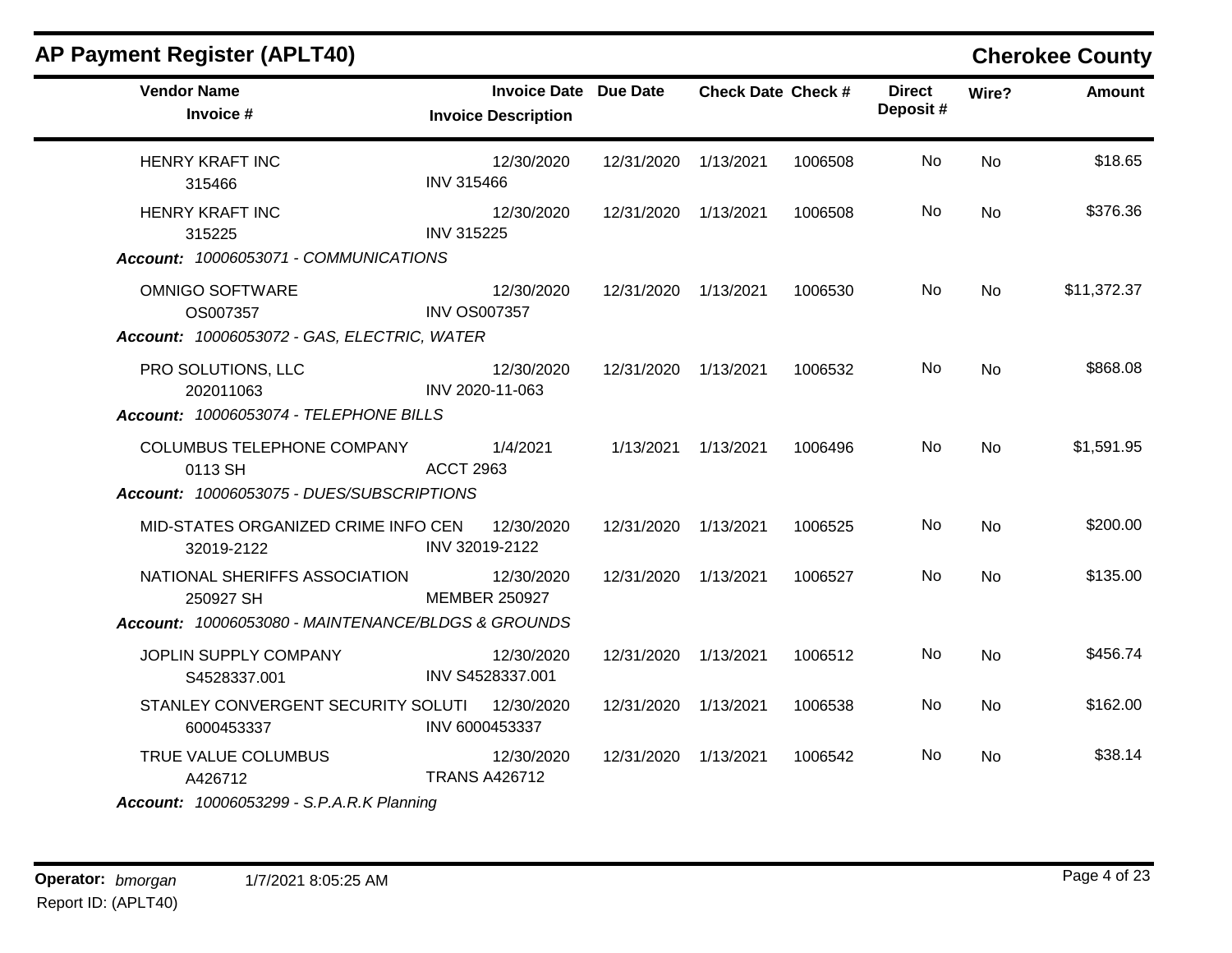| <b>AP Payment Register (APLT40)</b>                                               |                                                            |                      |                           |         |                           |           | <b>Cherokee County</b> |
|-----------------------------------------------------------------------------------|------------------------------------------------------------|----------------------|---------------------------|---------|---------------------------|-----------|------------------------|
| <b>Vendor Name</b><br>Invoice #                                                   | <b>Invoice Date Due Date</b><br><b>Invoice Description</b> |                      | <b>Check Date Check #</b> |         | <b>Direct</b><br>Deposit# | Wire?     | <b>Amount</b>          |
| NEWEGG BUSINESS, INC<br>1303137961                                                | 12/30/2020<br>INV 1303137961                               | 12/31/2020 1/13/2021 |                           | 1006529 | No                        | <b>No</b> | \$812.72               |
| NEWEGG BUSINESS, INC<br>1303093901                                                | 12/30/2020<br>INV 1303093901                               | 12/31/2020           | 1/13/2021                 | 1006529 | No.                       | <b>No</b> | \$369.99               |
| NEWEGG BUSINESS, INC<br>1303138656                                                | 12/30/2020<br>INV 1303138656                               | 12/31/2020           | 1/13/2021                 | 1006529 | No.                       | <b>No</b> | \$28.90                |
| NEWEGG BUSINESS, INC<br>1303137330                                                | 12/30/2020<br>INV 1303137330                               | 12/31/2020           | 1/13/2021                 | 1006529 | No.                       | No        | \$183.92               |
| NEWEGG BUSINESS, INC<br>1303139937                                                | 12/30/2020<br>INV 1303139937                               | 12/31/2020           | 1/13/2021                 | 1006529 | No                        | <b>No</b> | \$4,599.89             |
| NEWEGG BUSINESS, INC<br>1303139846                                                | 12/30/2020<br>INV 1303139846                               | 12/31/2020 1/13/2021 |                           | 1006529 | No.                       | <b>No</b> | \$383.36               |
| NEWEGG BUSINESS, INC<br>1303139683<br>Account: 10006053330 - WORKERS COMP PREMIUM | 12/30/2020<br>INV 1303139683                               | 12/31/2020           | 1/13/2021                 | 1006529 | No                        | No        | \$101.98               |
| <b>KWORCC</b><br>0113<br>Account: 10006053737 - INMATE PERSONAL ITEMS             | 1/4/2021<br>2021 PREMIUM STATEMENT                         | 1/13/2021            | 1/13/2021                 | 1006520 | No.                       | No        | \$37,053.72            |
| <b>CHERYL HAINES</b><br>1231 SH                                                   | 12/30/2020<br>REPAIRS/INMATE                               | 12/31/2020           | 1/13/2021                 | 1006487 | No.                       | <b>No</b> | \$64.00                |
| <b>CHARM-TEX INC</b><br>0237880                                                   | 12/30/2020<br>INV 0237880                                  | 12/31/2020           | 1/13/2021                 | 1006478 | No                        | No        | \$36.16                |
| Account: 10006053786 - INMATE MEDICAL                                             |                                                            |                      |                           |         |                           |           |                        |
| DIRECT BENEFIT SOLUTIONS<br>2019-515                                              | 12/30/2020<br>INV 2019-515                                 | 12/31/2020 1/13/2021 |                           | 1006501 | No.                       | No        | \$594.16               |
| <b>Subtotal for Department: 060:</b>                                              |                                                            |                      |                           |         |                           |           |                        |
|                                                                                   |                                                            |                      |                           |         |                           |           | \$61,282.60            |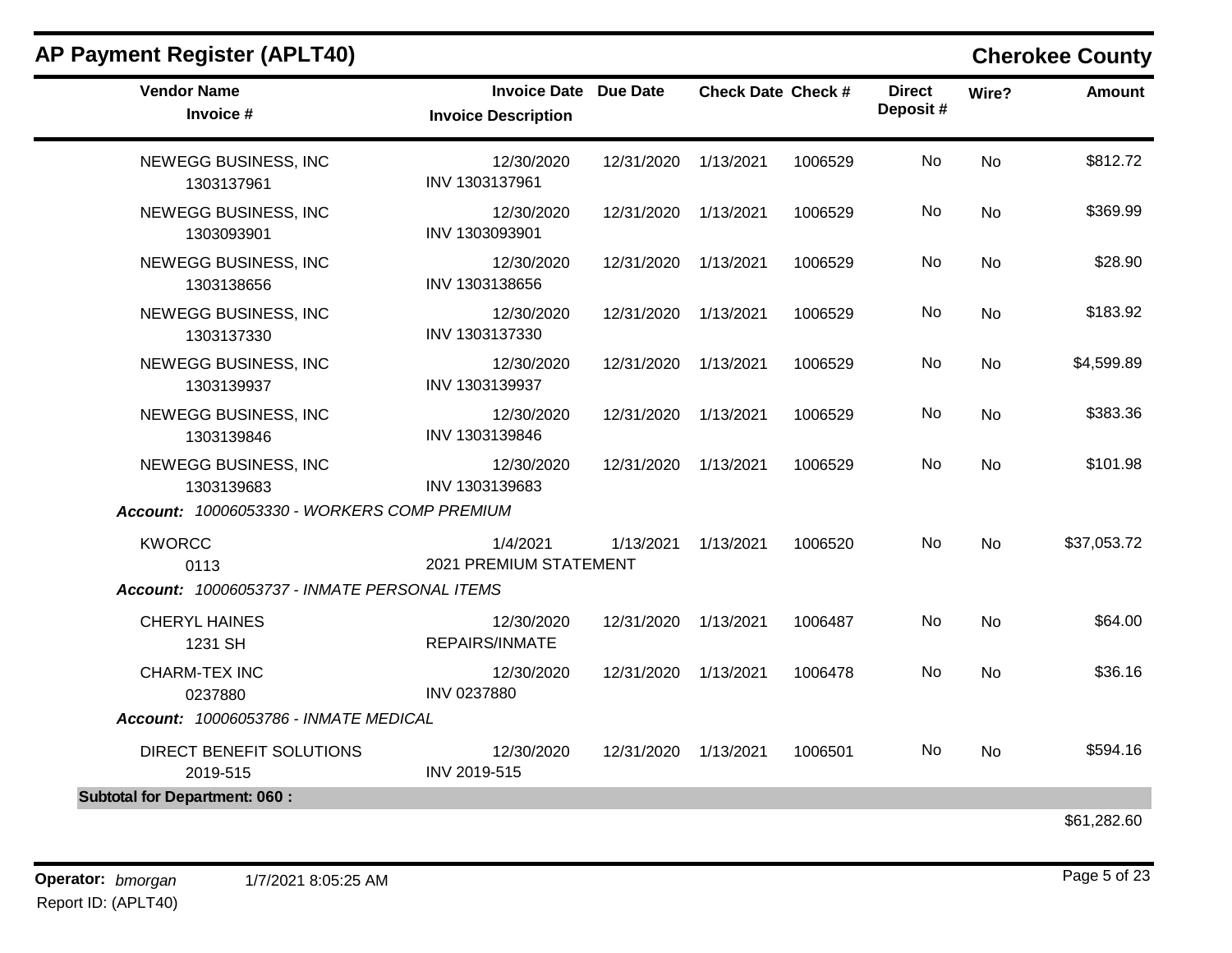| <b>AP Payment Register (APLT40)</b> |                                                                                                                                                                                                              |                                                                                                                                                                                                                                                                        |                                                                                                                                                                                                   |         |                           |           | <b>Cherokee County</b> |
|-------------------------------------|--------------------------------------------------------------------------------------------------------------------------------------------------------------------------------------------------------------|------------------------------------------------------------------------------------------------------------------------------------------------------------------------------------------------------------------------------------------------------------------------|---------------------------------------------------------------------------------------------------------------------------------------------------------------------------------------------------|---------|---------------------------|-----------|------------------------|
|                                     |                                                                                                                                                                                                              |                                                                                                                                                                                                                                                                        |                                                                                                                                                                                                   |         | <b>Direct</b><br>Deposit# | Wire?     | <b>Amount</b>          |
|                                     |                                                                                                                                                                                                              |                                                                                                                                                                                                                                                                        |                                                                                                                                                                                                   |         |                           |           |                        |
|                                     |                                                                                                                                                                                                              |                                                                                                                                                                                                                                                                        |                                                                                                                                                                                                   |         |                           |           |                        |
|                                     | 12/28/2020                                                                                                                                                                                                   | 12/31/2020                                                                                                                                                                                                                                                             | 1/13/2021                                                                                                                                                                                         | 1006521 | No.                       | No        | \$123.92               |
|                                     | 1/4/2021                                                                                                                                                                                                     | 1/13/2021                                                                                                                                                                                                                                                              | 1/13/2021                                                                                                                                                                                         | 1006496 | No.                       | <b>No</b> | \$519.13               |
|                                     | 12/30/2020                                                                                                                                                                                                   | 12/31/2020                                                                                                                                                                                                                                                             | 1/13/2021                                                                                                                                                                                         | 1006521 | No.                       | <b>No</b> | \$185.00               |
|                                     | 1/4/2021                                                                                                                                                                                                     | 1/13/2021                                                                                                                                                                                                                                                              | 1/13/2021                                                                                                                                                                                         | 1006474 | No.                       | No.       | \$2,750.00             |
|                                     | 1/4/2021                                                                                                                                                                                                     | 1/13/2021                                                                                                                                                                                                                                                              | 1/13/2021                                                                                                                                                                                         | 1006510 | No                        | No        | \$2,750.00             |
|                                     | 1/4/2021                                                                                                                                                                                                     | 1/13/2021                                                                                                                                                                                                                                                              | 1/13/2021                                                                                                                                                                                         | 1006524 | No.                       | <b>No</b> | \$2,750.00             |
|                                     | 1/4/2021                                                                                                                                                                                                     | 1/13/2021                                                                                                                                                                                                                                                              | 1/13/2021                                                                                                                                                                                         | 1006502 | No                        | <b>No</b> | \$2,750.00             |
|                                     |                                                                                                                                                                                                              |                                                                                                                                                                                                                                                                        |                                                                                                                                                                                                   |         |                           |           |                        |
|                                     | 12/30/2020                                                                                                                                                                                                   | 12/31/2020                                                                                                                                                                                                                                                             | 1/13/2021                                                                                                                                                                                         | 1006497 | No                        | <b>No</b> | \$8,585.00             |
|                                     |                                                                                                                                                                                                              |                                                                                                                                                                                                                                                                        |                                                                                                                                                                                                   |         |                           |           |                        |
|                                     | 1/4/2021                                                                                                                                                                                                     | 1/13/2021                                                                                                                                                                                                                                                              | 1/13/2021                                                                                                                                                                                         | 1006541 | No                        | <b>No</b> | \$1,616.00             |
|                                     | 1/4/2021                                                                                                                                                                                                     | 1/13/2021                                                                                                                                                                                                                                                              | 1/13/2021                                                                                                                                                                                         | 1006470 | No.                       | No        | \$2,205.00             |
| COLUMBUS TELEPHONE COMPANY          | Account: 10007053074 - TELEPHONE BILLS<br>Account: 10007053089 - OTHER CONTRACTUAL<br><b>Account: 10007053299 - S.P.A.R.K Planning</b><br>TOTAL ELECTRONICS CONTRACTING<br>ADVANTAGE COMPUTER ENTERPRISES IN | <b>Invoice Description</b><br>Account: 10007053021 - PRINTING/OFFICE SUPPLIES<br><b>REIMB/SUPPLIES</b><br><b>ACCT 7577</b><br>Account: 10007053083 - EQUIPMENT LEASE/RENTAL<br>Account: 10007053093 - OFFICE FURNITURE/EQUIP<br><b>INV 83282</b><br><b>INV QQ44014</b> | Invoice Date Due Date<br><b>REIMB/PC TRANSCRIPTION KIT</b><br>MONTHLY ATTY/CO CONTRACT<br>MONTHLY ATTY/CO CONTRACT<br>MONTHLY ATTY/CO CONTRACT<br>MONTHLY ATTY/CO CONTRACT<br>SALES ORDER S063276 |         | <b>Check Date Check #</b> |           |                        |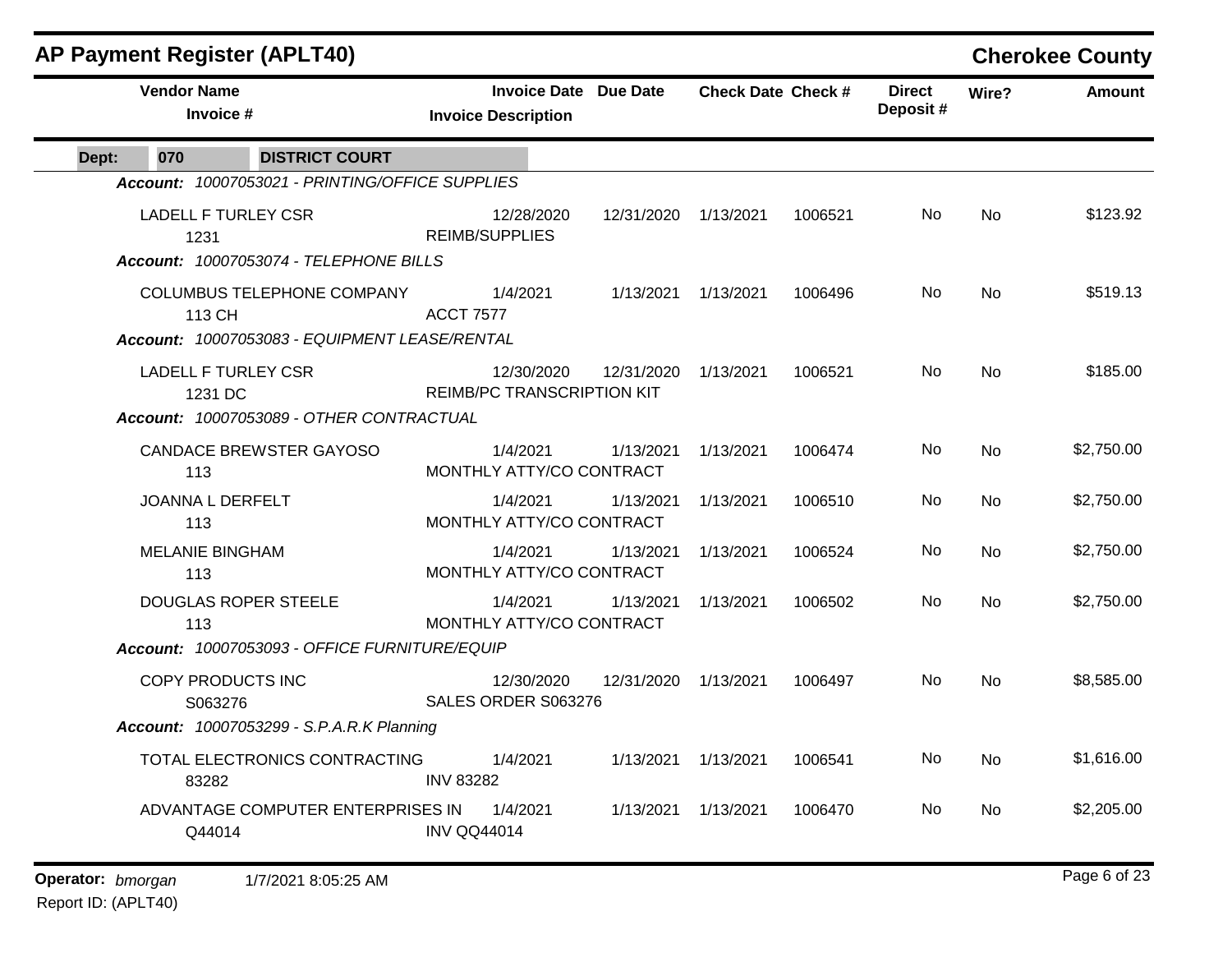|                                      | <b>AP Payment Register (APLT40)</b>                     |                                                            |                      |                           |         |                           |           | <b>Cherokee County</b> |
|--------------------------------------|---------------------------------------------------------|------------------------------------------------------------|----------------------|---------------------------|---------|---------------------------|-----------|------------------------|
| <b>Vendor Name</b>                   | Invoice #                                               | <b>Invoice Date Due Date</b><br><b>Invoice Description</b> |                      | <b>Check Date Check #</b> |         | <b>Direct</b><br>Deposit# | Wire?     | <b>Amount</b>          |
|                                      | Account: 10007053330 - WORKERS COMP PREMIUM             |                                                            |                      |                           |         |                           |           |                        |
| <b>KWORCC</b><br>0113                |                                                         | 1/4/2021<br>2021 PREMIUM STATEMENT                         |                      | 1/13/2021 1/13/2021       | 1006520 | No.                       | <b>No</b> | \$48.02                |
| <b>Subtotal for Department: 070:</b> |                                                         |                                                            |                      |                           |         |                           |           |                        |
| 080<br>Dept:                         | <b>COURTHOUSE</b>                                       |                                                            |                      |                           |         |                           |           | \$24,282.07            |
|                                      | Account: 10008053040 - JANITORIAL SUPPLIES              |                                                            |                      |                           |         |                           |           |                        |
|                                      | TRUE VALUE COLUMBUS<br>A426708                          | 12/30/2020<br><b>TRANS A426708</b>                         | 12/31/2020 1/13/2021 |                           | 1006542 | No.                       | No        | \$8.99                 |
| <b>CINTAS #459</b>                   | 4071092344<br>Account: 10008053042 - BREAKROOM SUPPLIES | 12/30/2020<br>INV 4071092344                               | 12/31/2020 1/13/2021 |                           | 1006488 | No                        | <b>No</b> | \$58.26                |
|                                      | <b>CULLIGAN OF JOPLIN</b>                               | 12/30/2020                                                 | 12/31/2020 1/13/2021 |                           | 1006498 | No.                       | <b>No</b> | \$13.40                |
| 180527                               | Account: 10008053072 - GAS, ELECTRIC, WATER             | <b>INV 180527</b>                                          |                      |                           |         |                           |           |                        |
|                                      | <b>EMPIRE DISTRICT ELECTRIC COMPANY</b><br>1231 CH      | 12/30/2020<br>ACCT 305532-35-0                             | 12/31/2020 1/13/2021 |                           | 1006504 | No.                       | <b>No</b> | \$1,861.47             |
|                                      | Account: 10008053074 - UTILITIES/TELEPHONE BILLS        |                                                            |                      |                           |         |                           |           |                        |
| 113 CH                               | COLUMBUS TELEPHONE COMPANY                              | 1/4/2021<br><b>ACCT 7577</b>                               |                      | 1/13/2021  1/13/2021      | 1006496 | No                        | <b>No</b> | \$1,040.29             |
|                                      | Account: 10008053330 - WORKERS COMP PREMIUM             |                                                            |                      |                           |         |                           |           |                        |
| <b>KWORCC</b><br>0113                |                                                         | 1/4/2021<br>2021 PREMIUM STATEMENT                         | 1/13/2021            | 1/13/2021                 | 1006520 | No                        | <b>No</b> | \$1,142.72             |
| <b>Subtotal for Department: 080:</b> |                                                         |                                                            |                      |                           |         |                           |           |                        |
| Dept:<br>090                         | <b>EMERGENCY PREPAREDNESS</b>                           |                                                            |                      |                           |         |                           |           | \$4,125.13             |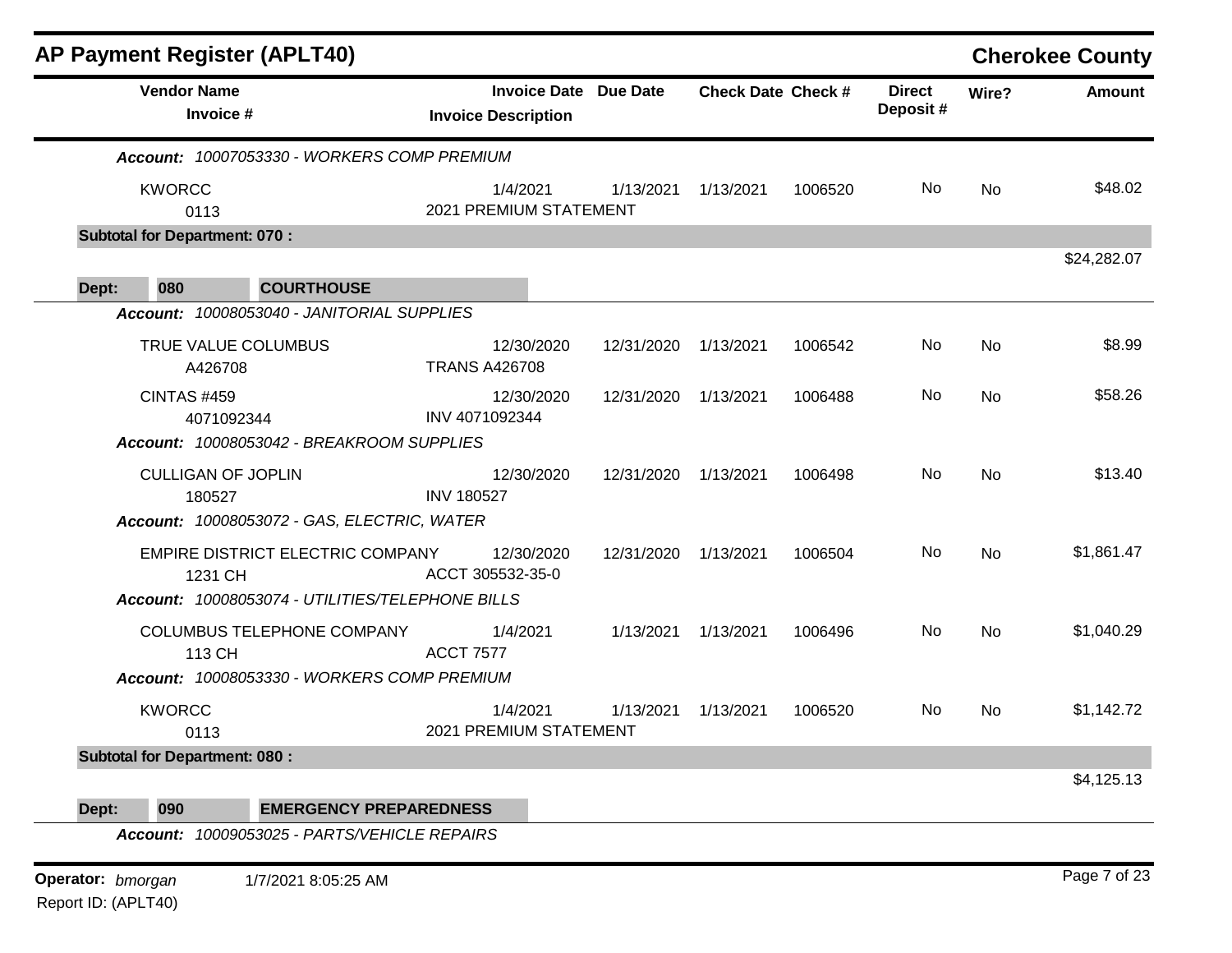| AP Payment Register (APLT40)                                                                                                       |                                                            |            |                           |         |                           |           | <b>Cherokee County</b> |
|------------------------------------------------------------------------------------------------------------------------------------|------------------------------------------------------------|------------|---------------------------|---------|---------------------------|-----------|------------------------|
| <b>Vendor Name</b><br>Invoice #                                                                                                    | <b>Invoice Date Due Date</b><br><b>Invoice Description</b> |            | <b>Check Date Check #</b> |         | <b>Direct</b><br>Deposit# | Wire?     | Amount                 |
| NATALINIS AUTOMOTIVE<br>757514<br>Account: 10009053073 - TRANSPORTATION                                                            | 12/30/2020<br><b>INV 757514</b>                            | 12/31/2020 | 1/13/2021                 | 1006526 | No.                       | <b>No</b> | \$32.62                |
| <b>DUSTIN GROVES</b><br>1231                                                                                                       | 12/31/2020<br><b>MILEAGE</b>                               | 12/31/2020 | 1/13/2021                 | 1006503 | No.                       | No        | \$40.02                |
| Account: 10009053074 - TELEPHONE BILLS<br>COLUMBUS TELEPHONE COMPANY<br>113 CH<br><b>Account: 10009053299 - S.P.A.R.K Planning</b> | 1/4/2021<br><b>ACCT 7577</b>                               |            | 1/13/2021 1/13/2021       | 1006496 | No                        | <b>No</b> | \$90.08                |
| QUILL CORPORATION<br>13125860<br>Account: 10009053330 - WORKERS COMP PREMIUM                                                       | 12/30/2020<br>INV 13125860                                 | 12/31/2020 | 1/13/2021                 | 1006534 | No                        | <b>No</b> | \$21.29                |
| <b>KWORCC</b><br>0113                                                                                                              | 1/4/2021<br>2021 PREMIUM STATEMENT                         | 1/13/2021  | 1/13/2021                 | 1006520 | No.                       | <b>No</b> | \$1,421.53             |
| <b>Subtotal for Department: 090:</b><br>095<br><b>HUMAN RESOURCE</b><br>Dept:                                                      |                                                            |            |                           |         |                           |           | \$1,605.54             |
| Account: 10009553021 - PRINTING/OFFICE SUPPLIES<br>ETTINGER'S OFFICE SUPPLY<br>5351200<br>Account: 10009553074 - TELEPHONE BILLS   | 12/30/2020<br>INV 5351200                                  | 12/31/2020 | 1/13/2021                 | 1006505 | No.                       | <b>No</b> | \$65.60                |
| COLUMBUS TELEPHONE COMPANY<br>113 CH<br>Account: 10009553330 - WORKERS COMP PREMIUM                                                | 1/4/2021<br><b>ACCT 7577</b>                               | 1/13/2021  | 1/13/2021                 | 1006496 | No                        | No        | \$40.99                |
| <b>KWORCC</b><br>0113                                                                                                              | 1/4/2021<br>2021 PREMIUM STATEMENT                         | 1/13/2021  | 1/13/2021                 | 1006520 | No.                       | No        | \$24.04                |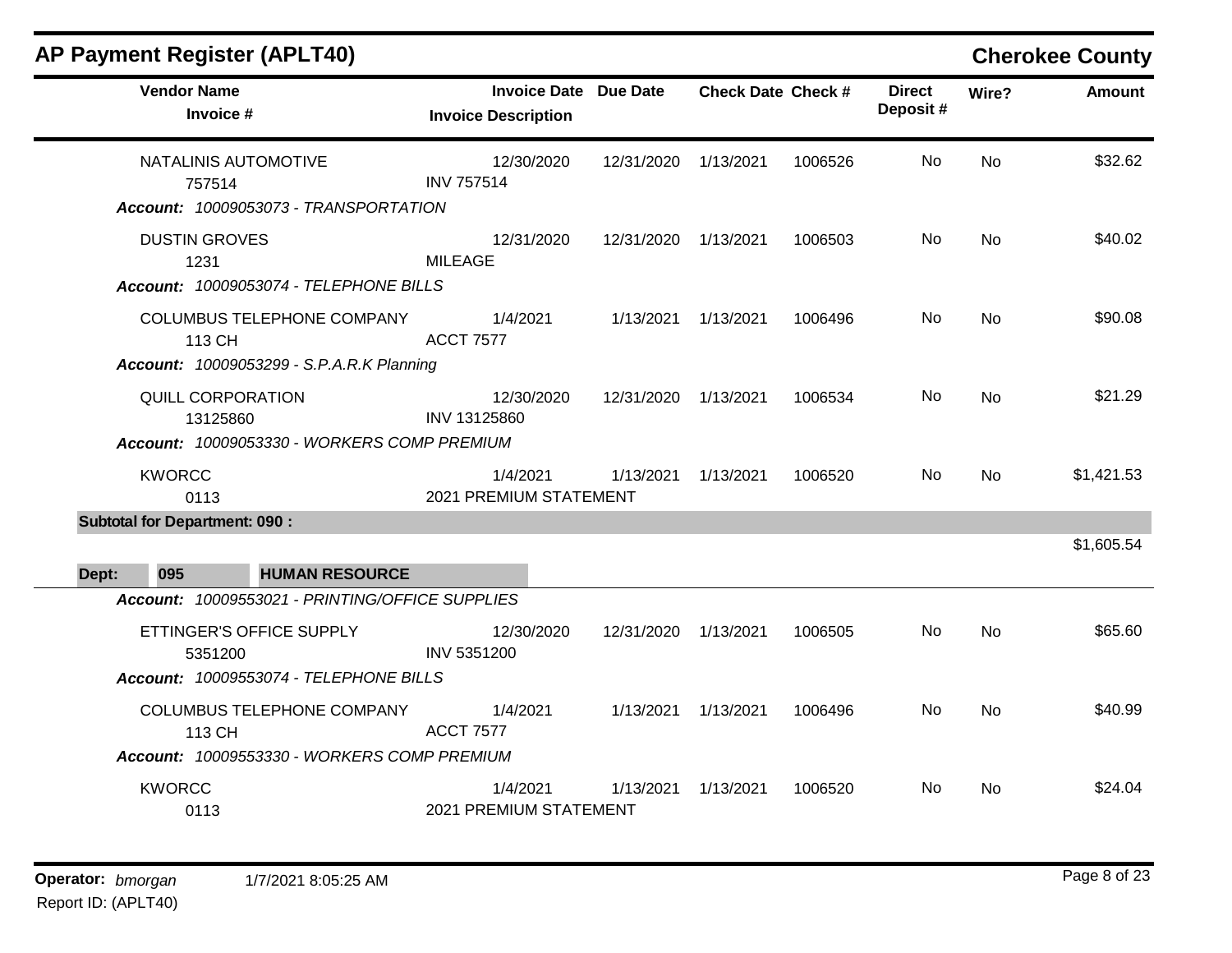| <b>AP Payment Register (APLT40)</b>  |                                                                |                               |            |                                                 |                           |         |                           |           | <b>Cherokee County</b> |
|--------------------------------------|----------------------------------------------------------------|-------------------------------|------------|-------------------------------------------------|---------------------------|---------|---------------------------|-----------|------------------------|
| <b>Vendor Name</b><br>Invoice #      |                                                                | <b>Invoice Description</b>    |            | <b>Invoice Date Due Date</b>                    | <b>Check Date Check #</b> |         | <b>Direct</b><br>Deposit# | Wire?     | <b>Amount</b>          |
| <b>Subtotal for Department: 095:</b> |                                                                |                               |            |                                                 |                           |         |                           |           | \$130.63               |
| 130<br>Dept:                         | <b>RECREATION</b>                                              |                               |            |                                                 |                           |         |                           |           |                        |
|                                      | Account: 10013053599 - RECREATION                              |                               |            |                                                 |                           |         |                           |           |                        |
| 1210                                 | <b>COLUMBUS NEWS REPORT</b>                                    |                               | 12/31/2020 | 12/31/2020<br>DISPLAY ADVERTISING/SANTA LETTERS | 1/13/2021                 | 1006495 | No                        | No        | \$630.00               |
| <b>Subtotal for Department: 130:</b> |                                                                |                               |            |                                                 |                           |         |                           |           |                        |
| 150                                  | <b>COMPUTER PROGRAMMING</b>                                    |                               |            |                                                 |                           |         |                           |           | \$630.00               |
| Dept:                                | Account: 10015053074 - TELEPHONE BILLS                         |                               |            |                                                 |                           |         |                           |           |                        |
| 113 CH                               | COLUMBUS TELEPHONE COMPANY                                     | <b>ACCT 7577</b>              | 1/4/2021   | 1/13/2021                                       | 1/13/2021                 | 1006496 | No                        | <b>No</b> | \$120.00               |
|                                      | Account: 10015053089 - OTHER CONTRACTUAL                       |                               |            |                                                 |                           |         |                           |           |                        |
| <b>STRONGHOLD DATA</b><br>34611      |                                                                | <b>INV 34611</b>              | 1/4/2021   | 1/13/2021                                       | 1/13/2021                 | 1006539 | No                        | <b>No</b> | \$4,973.20             |
| <b>Subtotal for Department: 150:</b> |                                                                |                               |            |                                                 |                           |         |                           |           |                        |
| 180<br>Dept:                         | <b>GENEOLOGY SOCIETY</b>                                       |                               |            |                                                 |                           |         |                           |           | \$5,093.20             |
|                                      | Account: 10018053089 - OTHER CONTRACTUAL                       |                               |            |                                                 |                           |         |                           |           |                        |
| <b>CCKG-H SOCIETY INC</b><br>113     |                                                                | <b>QUARTERLY DISTRIBUTION</b> | 1/4/2021   | 1/13/2021                                       | 1/13/2021                 | 1006475 | No                        | <b>No</b> | \$2,000.00             |
| <b>Subtotal for Department: 180:</b> |                                                                |                               |            |                                                 |                           |         |                           |           |                        |
|                                      |                                                                |                               |            |                                                 |                           |         |                           |           | \$2,000.00             |
| Dept:<br>190                         | 911 MAPPING<br>Account: 10019053021 - PRINTING/OFFICE SUPPLIES |                               |            |                                                 |                           |         |                           |           |                        |
|                                      |                                                                |                               |            |                                                 |                           |         |                           |           |                        |
| QUILL CORPORATION<br>13296263        |                                                                | INV 13296263                  | 12/28/2020 | 12/31/2020                                      | 1/13/2021                 | 1006534 | No                        | No        | \$61.02                |
| Operator: bmorgan                    | 1/7/2021 8:05:25 AM                                            |                               |            |                                                 |                           |         |                           |           | Page 9 of 23           |

Report ID: (APLT40)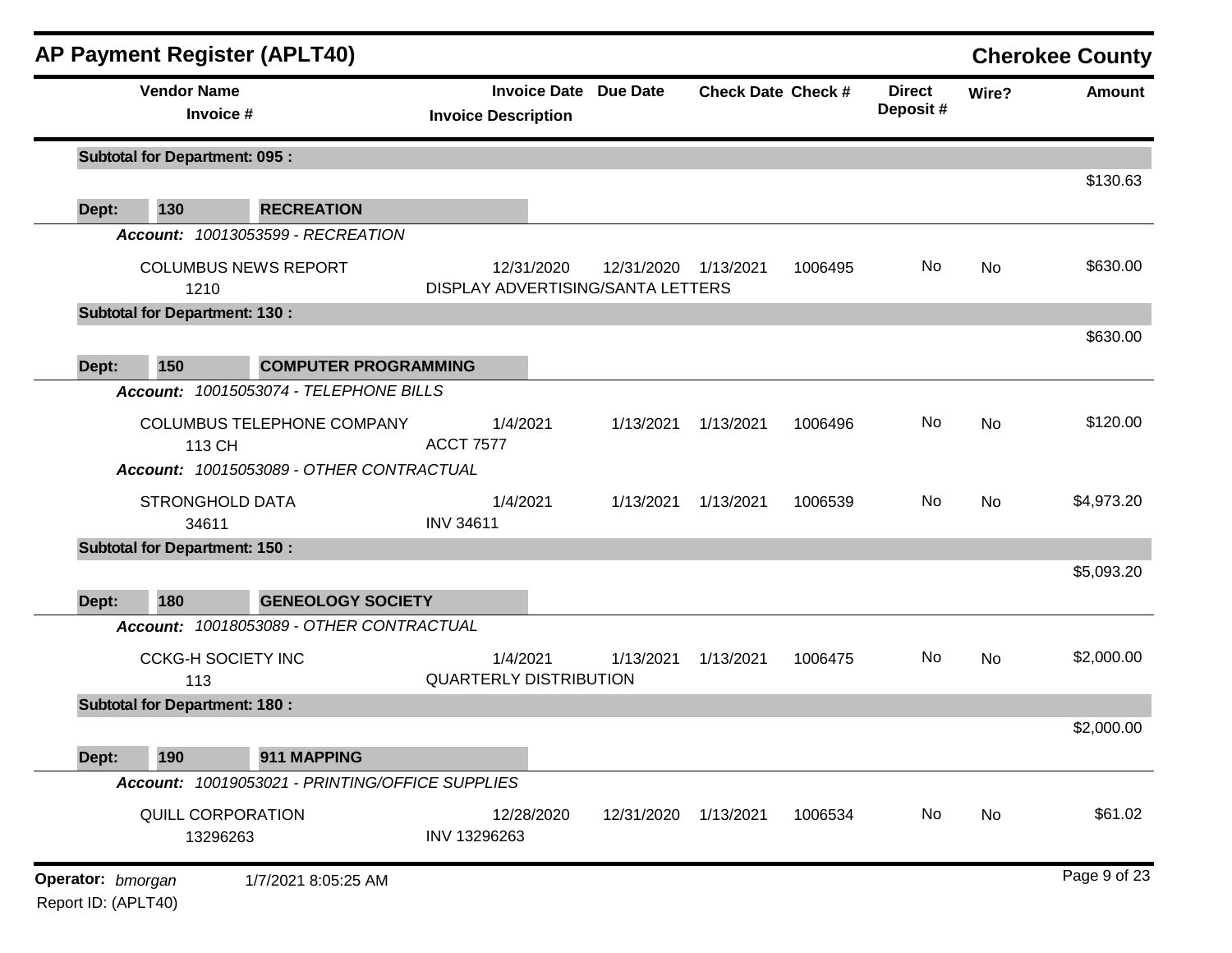| <b>AP Payment Register (APLT40)</b>         |                               |            |                              |                           |         |                           |           | <b>Cherokee County</b> |
|---------------------------------------------|-------------------------------|------------|------------------------------|---------------------------|---------|---------------------------|-----------|------------------------|
| <b>Vendor Name</b><br>Invoice #             | <b>Invoice Description</b>    |            | <b>Invoice Date Due Date</b> | <b>Check Date Check #</b> |         | <b>Direct</b><br>Deposit# | Wire?     | <b>Amount</b>          |
| Account: 10019053029 - MISC SUPPLIES        |                               |            |                              |                           |         |                           |           |                        |
| <b>QUILL CORPORATION</b><br>13304841        | INV 13304841                  | 12/28/2020 | 12/31/2020 1/13/2021         |                           | 1006534 | No.                       | No        | \$260.86               |
| QUILL CORPORATION<br>13310029               | INV 13310029                  | 12/28/2020 | 12/31/2020 1/13/2021         |                           | 1006534 | No                        | <b>No</b> | \$71.68                |
| QUILL CORPORATION<br>13315890               | INV 13315890                  | 12/28/2020 | 12/31/2020 1/13/2021         |                           | 1006534 | No.                       | <b>No</b> | \$71.68                |
| Account: 10019053074 - TELEPHONE BILLS      |                               |            |                              |                           |         |                           |           |                        |
| COLUMBUS TELEPHONE COMPANY<br>113 CH        | <b>ACCT 7577</b>              | 1/4/2021   |                              | 1/13/2021  1/13/2021      | 1006496 | No                        | <b>No</b> | \$95.01                |
| Account: 10019053075 - DUES/SUBSCRIPTIONS   |                               |            |                              |                           |         |                           |           |                        |
| KANSAS ASSOCIATION OF MAPPERS<br>03012      | <b>INV 03012</b>              | 12/30/2020 | 12/31/2020                   | 1/13/2021                 | 1006515 | No.                       | No        | \$35.00                |
| Account: 10019053330 - WORKERS COMP PREMIUM |                               |            |                              |                           |         |                           |           |                        |
| <b>KWORCC</b><br>0113                       | 2021 PREMIUM STATEMENT        | 1/4/2021   |                              | 1/13/2021 1/13/2021       | 1006520 | No.                       | No        | \$48.02                |
| <b>Subtotal for Department: 190:</b>        |                               |            |                              |                           |         |                           |           |                        |
|                                             |                               |            |                              |                           |         |                           |           | \$643.27               |
| 230<br>Dept:<br><b>ECONOMIC DEVELOPMENT</b> |                               |            |                              |                           |         |                           |           |                        |
| Account: 10023053089 - OTHER CONTRACTUAL    |                               |            |                              |                           |         |                           |           |                        |
| CHEROKEE COUNTY ECONOMIC DEVELOP<br>113     | <b>QUARTERLY DISTRIBUTION</b> | 1/4/2021   | 1/13/2021                    | 1/13/2021                 | 1006483 | No                        | <b>No</b> | \$13,750.00            |
| <b>Subtotal for Department: 230:</b>        |                               |            |                              |                           |         |                           |           |                        |
|                                             |                               |            |                              |                           |         |                           |           | \$13,750.00            |
| <b>Subtotal for Fund: 100:</b>              |                               |            |                              |                           |         |                           |           |                        |
|                                             |                               |            |                              |                           |         |                           |           | \$126,389.91           |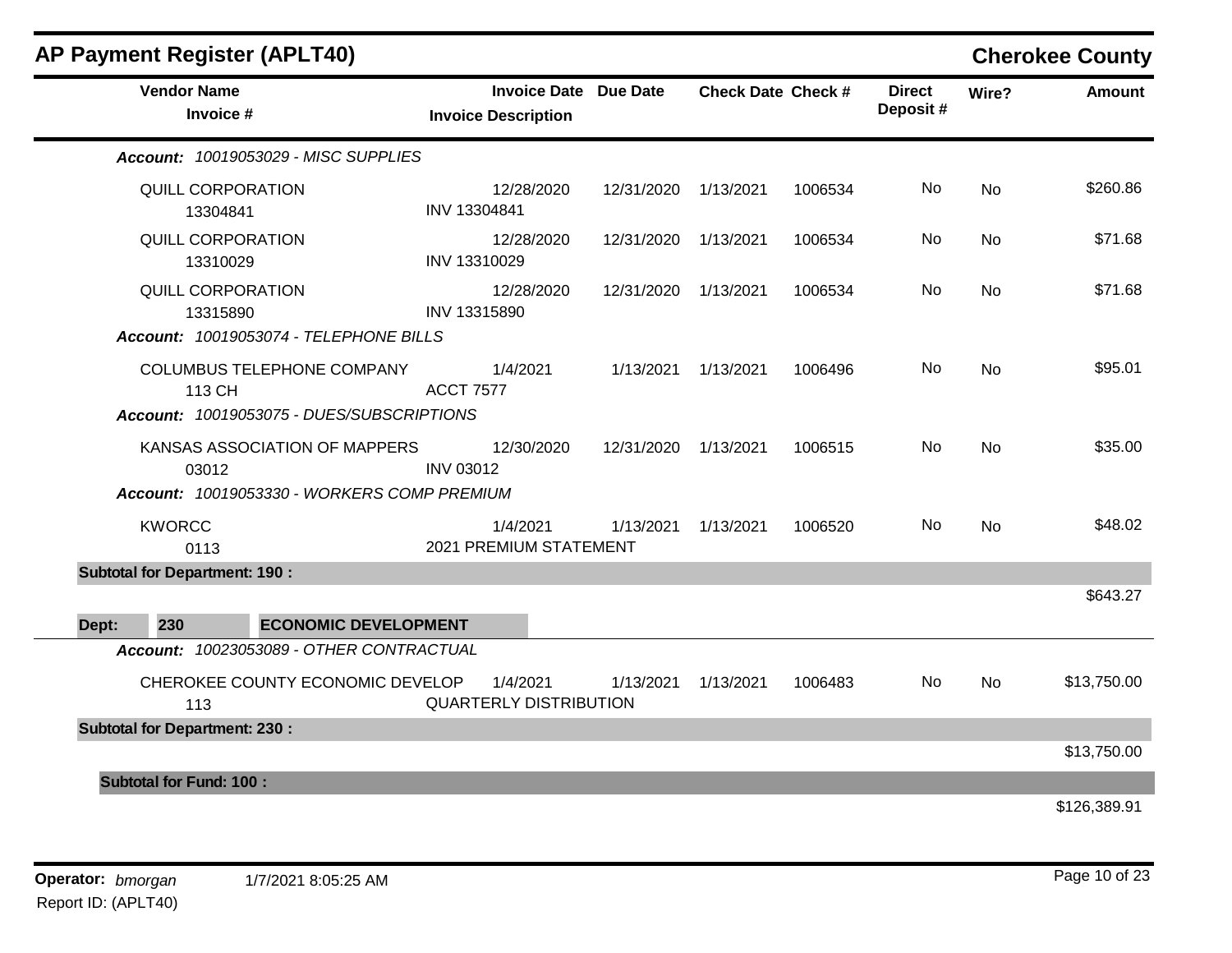|       |                                                  |                                      | <b>AP Payment Register (APLT40)</b>        |                            |                      |                              |                           |         |                           |          | <b>Cherokee County</b> |
|-------|--------------------------------------------------|--------------------------------------|--------------------------------------------|----------------------------|----------------------|------------------------------|---------------------------|---------|---------------------------|----------|------------------------|
|       |                                                  | <b>Vendor Name</b><br>Invoice #      |                                            | <b>Invoice Description</b> |                      | <b>Invoice Date Due Date</b> | <b>Check Date Check #</b> |         | <b>Direct</b><br>Deposit# | Wire?    | <b>Amount</b>          |
| Fund: | 103                                              |                                      | <b>TECHNOLOGY FUND</b>                     |                            |                      |                              |                           |         |                           |          |                        |
| Dept: |                                                  | 000                                  | NON-DEPARTMENTAL                           |                            |                      |                              |                           |         |                           |          |                        |
|       |                                                  |                                      | Account: 10300053300 - MISC PAID OUT       |                            |                      |                              |                           |         |                           |          |                        |
|       |                                                  | <b>STRONGHOLD DATA</b><br>34553      |                                            | <b>INV 34553</b>           | 12/29/2020           | 12/31/2020                   | 1/13/2021                 | 1006539 | No                        | No       | \$514.54               |
|       |                                                  | <b>Subtotal for Department: 000:</b> |                                            |                            |                      |                              |                           |         |                           |          |                        |
|       |                                                  |                                      |                                            |                            |                      |                              |                           |         |                           |          | \$514.54               |
|       |                                                  | <b>Subtotal for Fund: 103:</b>       |                                            |                            |                      |                              |                           |         |                           |          |                        |
|       |                                                  |                                      |                                            |                            |                      |                              |                           |         |                           |          | \$514.54               |
| Fund: | 110                                              |                                      | <b>ROAD AND BRIDGE</b>                     |                            |                      |                              |                           |         |                           |          |                        |
| Dept: |                                                  | 000                                  | <b>NON-DEPARTMENTAL</b>                    |                            |                      |                              |                           |         |                           |          |                        |
|       |                                                  |                                      | Account: 11000053033 - TIRES               |                            |                      |                              |                           |         |                           |          |                        |
|       |                                                  |                                      | PURCELL TIRE & RUBBER COMPANY              |                            | 12/24/2020           | 12/31/2020                   | 1/13/2021                 | 1006533 | No                        | No       | \$3,035.00             |
|       |                                                  |                                      | 2645049 HWY<br>Account: 11000053035 - ROCK | INV #2645049               |                      |                              |                           |         |                           |          |                        |
|       |                                                  | <b>TLD LAND</b>                      |                                            |                            | 12/30/2020           | 12/31/2020                   | 1/13/2021                 | 1006540 | No                        | No       | \$2,763.25             |
|       |                                                  | 1 HWY                                | Account: 11000053037 - SIGNS/POSTS         | INV $# 1$                  |                      |                              |                           |         |                           |          |                        |
|       |                                                  |                                      |                                            |                            |                      |                              |                           |         |                           |          |                        |
|       |                                                  |                                      | NATIONAL SIGN CO INC<br>IN-195537 HWY      | INV# IN-195537             | 12/28/2020           | 12/31/2020                   | 1/13/2021                 | 1006528 | No                        | No       | \$3,250.00             |
|       |                                                  |                                      | Account: 11000053042 - BREAKROOM SUPPLIES  |                            |                      |                              |                           |         |                           |          |                        |
|       |                                                  | APPLEMARKET                          |                                            |                            | 12/23/2020           | 12/31/2020                   | 1/13/2021                 | 1006471 | No.                       | No       | \$18.93                |
|       | 379835 HWY                                       |                                      | INV #379835                                |                            |                      |                              |                           |         |                           |          |                        |
|       | Account: 11000053074 - UTILITIES/TELEPHONE BILLS |                                      |                                            |                            |                      |                              |                           |         |                           |          |                        |
|       | COLUMBUS TELEPHONE COMPANY<br>2586 HWY 01        |                                      | #2586                                      | 12/31/2020                 | 12/31/2020 1/13/2021 |                              | 1006496                   | No.     | No                        | \$192.07 |                        |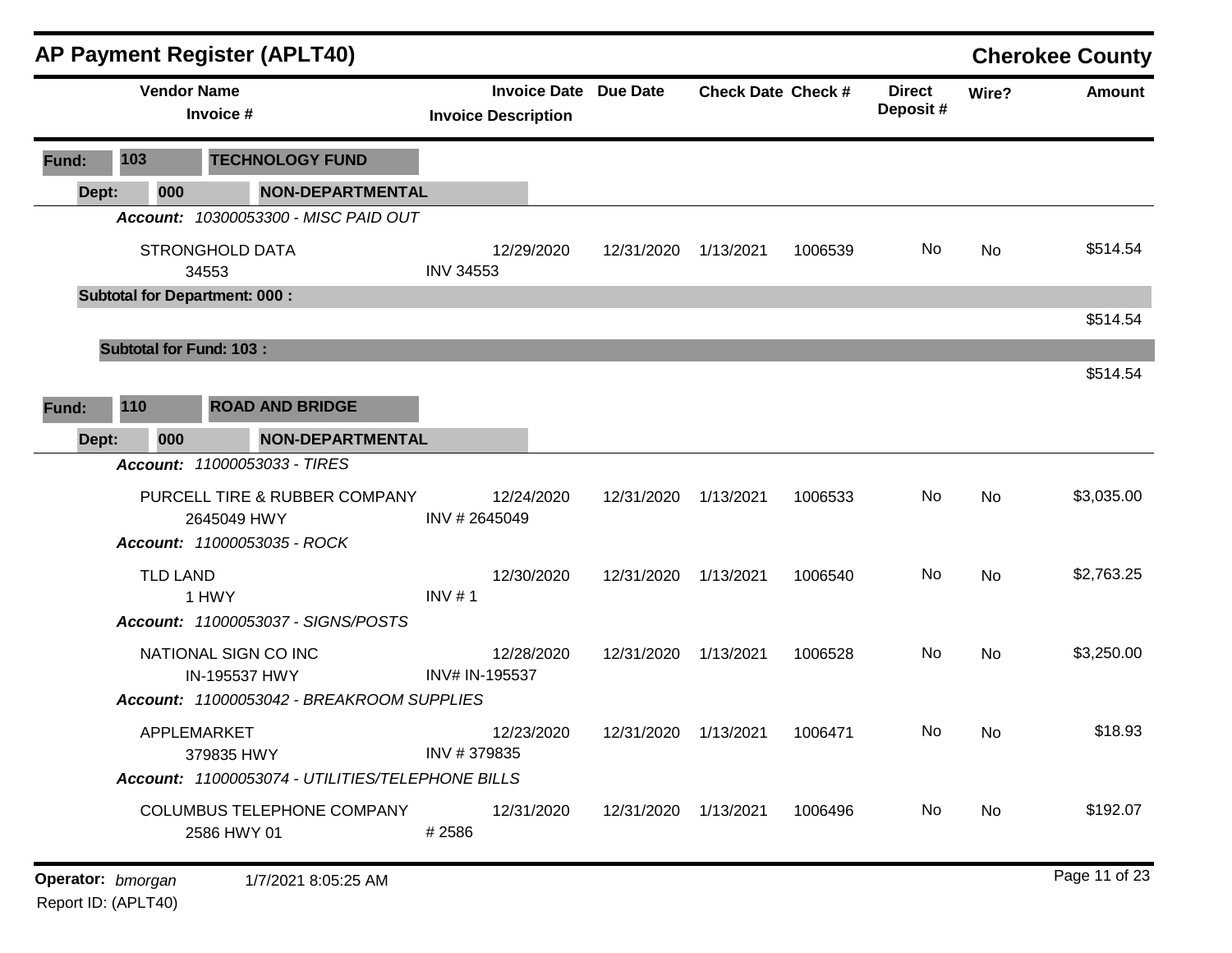| <b>Vendor Name</b><br>Invoice #                        | <b>Invoice Date Due Date</b><br><b>Invoice Description</b> |            | <b>Check Date Check #</b> |         | <b>Direct</b><br>Deposit# | Wire?     | <b>Amount</b> |
|--------------------------------------------------------|------------------------------------------------------------|------------|---------------------------|---------|---------------------------|-----------|---------------|
| <b>KANSAS GAS SERVICE</b><br>510738202155527000 HWY 01 | 12/21/2020<br>ACCT #510738202155527000                     | 12/31/2020 | 1/13/2021                 | 1006516 | No                        | <b>No</b> | \$235.29      |
| <b>CITY OF COLUMBUS</b><br>08-88010-00 HWY 02          | 12/29/2020<br>ACCT # 08-88010-00                           | 12/31/2020 | 1/13/2021                 | 1006490 | No                        | No        | \$120.00      |
| <b>KANSAS GAS SERVICE</b><br>210148149119141118 HWY 0  | 12/21/2020<br>ACCT #510148149119141118                     | 12/31/2020 | 1/13/2021                 | 1006516 | No                        | No        | \$1,084.78    |
| Account: 11000053079 - MACHINERY/EQUIPMENT             |                                                            |            |                           |         |                           |           |               |
| JOPLIN FREIGHTLINER SALES INC<br>60502506 HWY          | 12/31/2020<br>INV # 60502506                               | 12/31/2020 | 1/13/2021                 | 1006511 | No                        | No        | \$377.52      |
| <b>POWERPLAN</b><br>87002-40937 HWY 01                 | 12/26/2020<br>ACCT #87002-40937                            | 12/31/2020 | 1/13/2021                 | 1006531 | No.                       | No        | \$265.17      |
| NATALINIS AUTOMOTIVE<br>758180 HWY                     | 12/31/2020<br>INV #758180                                  | 12/31/2020 | 1/13/2021                 | 1006526 | No                        | No        | \$5.51        |
| NATALINIS AUTOMOTIVE<br>757982 HWY                     | 12/29/2020<br>INV #757982                                  | 12/31/2020 | 1/13/2021                 | 1006526 | No                        | <b>No</b> | \$101.99      |
| NATALINIS AUTOMOTIVE<br>757886 HWY                     | 12/28/2020<br>INV #757886                                  | 12/31/2020 | 1/13/2021                 | 1006526 | No                        | No        | \$328.56      |
| NATALINIS AUTOMOTIVE<br>757607 HWY                     | 12/23/2020<br>INV #757607                                  | 12/31/2020 | 1/13/2021                 | 1006526 | No.                       | No        | \$31.81       |
| NATALINIS AUTOMOTIVE<br>757565 HWY                     | 12/22/2020<br>INV #757565                                  | 12/31/2020 | 1/13/2021                 | 1006526 | No                        | <b>No</b> | \$3.99        |
| NATALINIS AUTOMOTIVE<br>757531 HWY                     | 12/22/2020<br>INV #757531                                  | 12/31/2020 | 1/13/2021                 | 1006526 | No                        | <b>No</b> | \$134.63      |
| NATALINIS AUTOMOTIVE<br>757405 HWY                     | 12/21/2020<br>INV #757405                                  | 12/31/2020 | 1/13/2021                 | 1006526 | No                        | <b>No</b> | \$25.82       |
| HAROLD DEPENBUSCH<br>507681 HWY                        | 12/22/2020<br>507681                                       | 12/31/2020 | 1/13/2021                 | 1006507 | No                        | <b>No</b> | \$130.00      |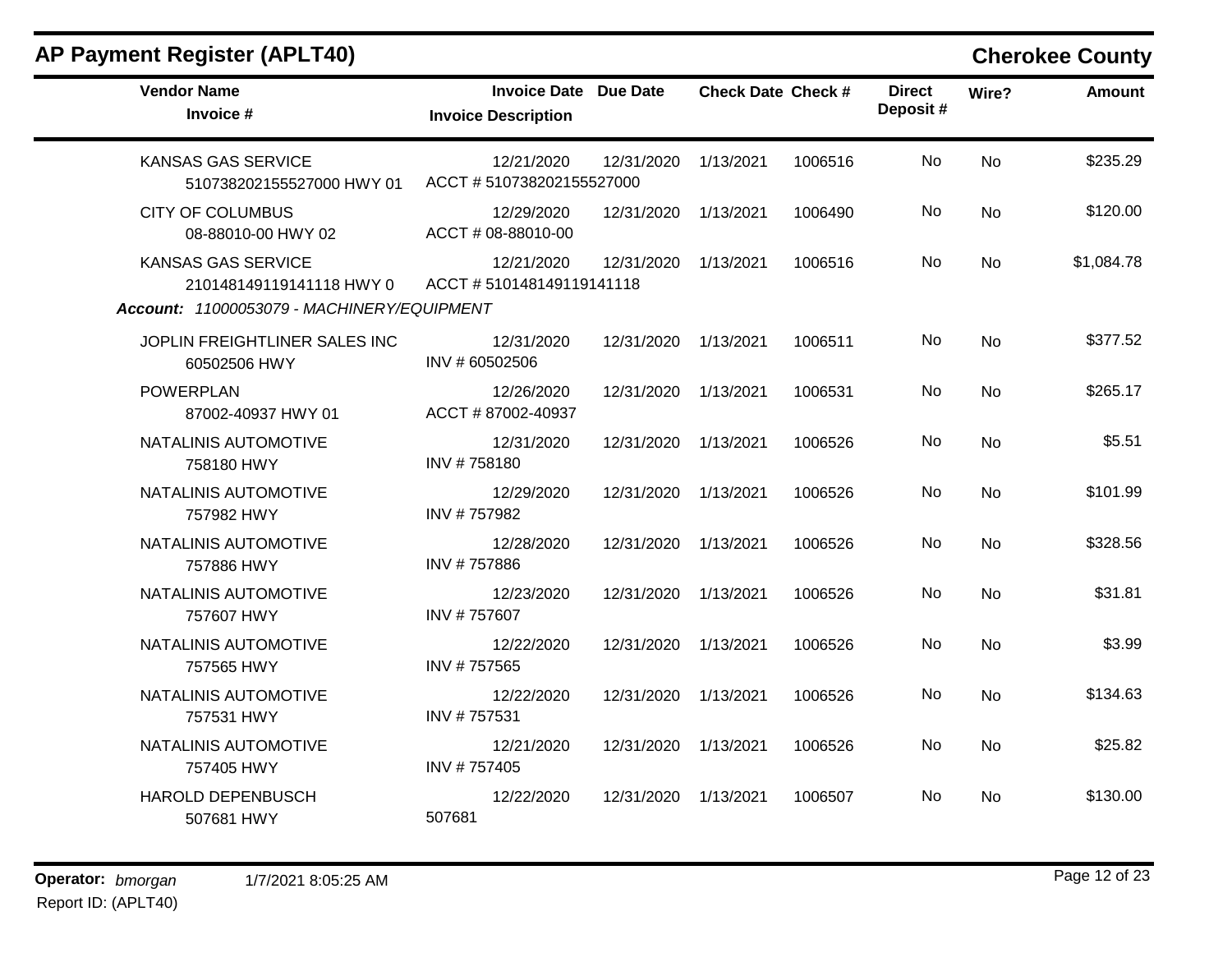| <b>Vendor Name</b><br>Invoice #                                                  | <b>Invoice Date Due Date</b><br><b>Invoice Description</b> |            | <b>Check Date Check #</b> |         | <b>Direct</b><br>Deposit# | Wire?     | <b>Amount</b> |
|----------------------------------------------------------------------------------|------------------------------------------------------------|------------|---------------------------|---------|---------------------------|-----------|---------------|
| <b>MAYFIELD SERVICES INC</b><br>507669 HWY                                       | 12/28/2020<br>INV #507669                                  | 12/31/2020 | 1/13/2021                 | 1006522 | No                        | <b>No</b> | \$984.00      |
| <b>FARMERS COOPERATIVE ASSOCIATION</b><br>291222 HWY                             | 12/22/2020<br>INV # 291222                                 | 12/31/2020 | 1/13/2021                 | 1006506 | No                        | <b>No</b> | \$10.80       |
| <b>HERITAGE TRACTOR</b><br>10980979 HWY                                          | 12/31/2020<br>INV #10980979                                | 12/31/2020 | 1/13/2021                 | 1006509 | No.                       | No        | \$60.85       |
| <b>BILL'S MOWER</b><br>1 HWY                                                     | 12/23/2020<br>INV $# 1$                                    | 12/31/2020 | 1/13/2021                 | 1006473 | No                        | <b>No</b> | \$49.92       |
| NATALINIS AUTOMOTIVE<br>757442 HWY                                               | 12/21/2020<br>INV #757442                                  | 12/31/2020 | 1/13/2021                 | 1006526 | No                        | <b>No</b> | \$17.99       |
| Account: 11000053080 - MAINTENANCE/BLDGS & GROUNDS                               |                                                            |            |                           |         |                           |           |               |
| CLEAN THE UNIFORM CO JOPLIN<br>20186359 HWY                                      | 12/28/2020<br>INV #20186359                                | 12/31/2020 | 1/13/2021                 | 1006494 | No.                       | <b>No</b> | \$24.16       |
| CLEAN THE UNIFORM CO JOPLIN<br>20184883 HWY                                      | 12/21/2020<br>INV #20184883                                | 12/31/2020 | 1/13/2021                 | 1006494 | No                        | <b>No</b> | \$24.16       |
| Account: 11000053084 - CELL PHONE CHARGES                                        |                                                            |            |                           |         |                           |           |               |
| <b>US CELLULAR</b><br>0412836256 HWY<br>Account: 11000053089 - OTHER CONTRACTUAL | 12/20/2020<br>INV # 0412836256                             | 12/31/2020 | 1/13/2021                 | 1006543 | No.                       | <b>No</b> | \$54.79       |
| <b>CINTAS CORP</b><br>8404935522 HWY                                             | 12/18/2020<br>INV #8404935522                              | 12/31/2020 | 1/13/2021                 | 1006489 | No                        | <b>No</b> | \$95.11       |
| Account: 11000053093 - OFFICE FURNITURE/EQUIP                                    |                                                            |            |                           |         |                           |           |               |
| ETTINGER'S OFFICE SUPPLY<br>534931-0 HWY                                         | 12/18/2020<br>INV #534931-0                                | 12/31/2020 | 1/13/2021                 | 1006505 | No.                       | <b>No</b> | \$75.00       |
| Account: 11000053330 - WORKERS COMP PREMIUM                                      |                                                            |            |                           |         |                           |           |               |
| <b>KWORCC</b><br>0113                                                            | 1/4/2021<br>2021 PREMIUM STATEMENT                         | 1/13/2021  | 1/13/2021                 | 1006520 | No.                       | <b>No</b> | \$56,259.37   |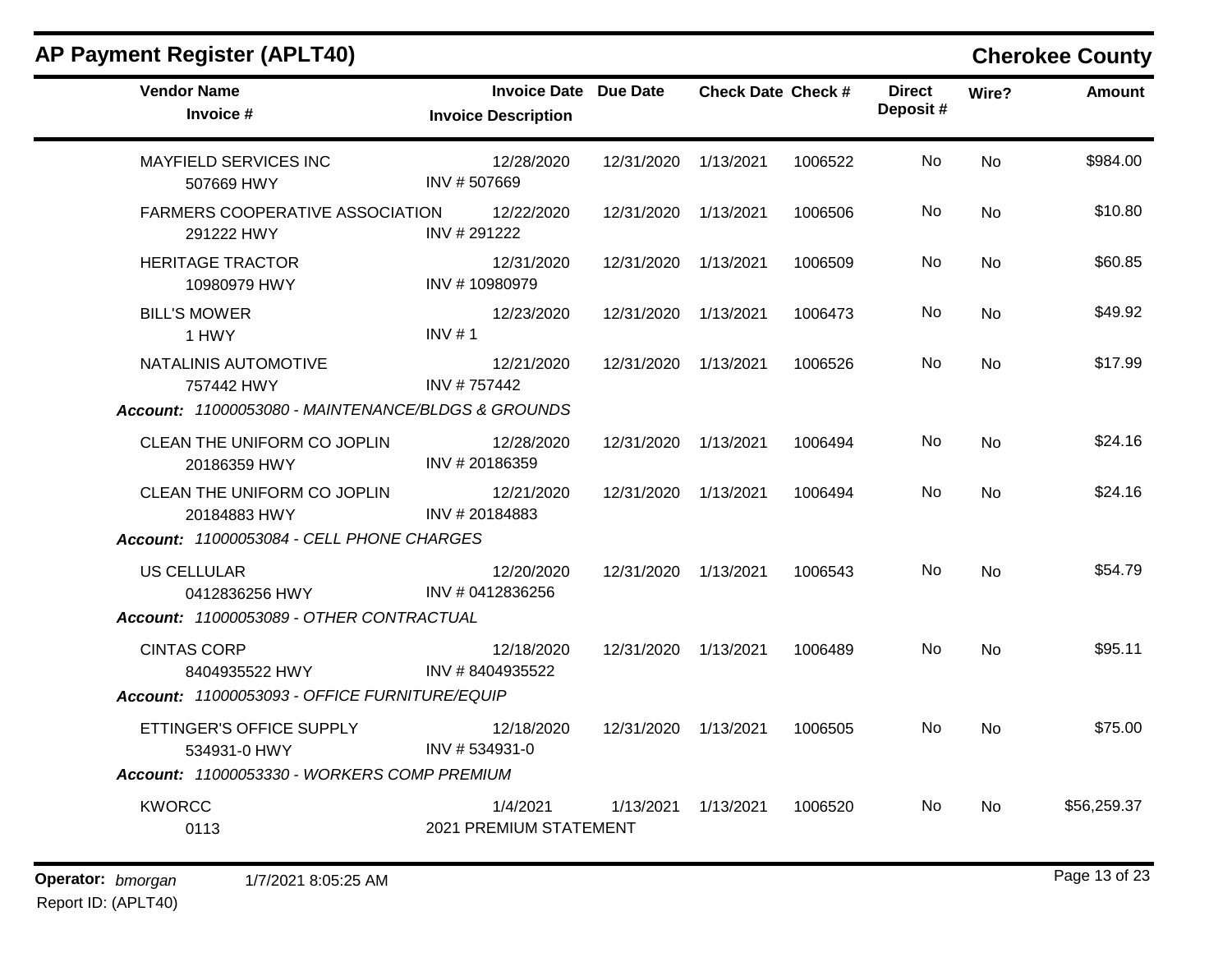|       |                                      |                                 | <b>AP Payment Register (APLT40)</b>         |                  |                                                            |           |                           |         |                           |           | <b>Cherokee County</b> |
|-------|--------------------------------------|---------------------------------|---------------------------------------------|------------------|------------------------------------------------------------|-----------|---------------------------|---------|---------------------------|-----------|------------------------|
|       |                                      | <b>Vendor Name</b><br>Invoice # |                                             |                  | <b>Invoice Date Due Date</b><br><b>Invoice Description</b> |           | <b>Check Date Check #</b> |         | <b>Direct</b><br>Deposit# | Wire?     | <b>Amount</b>          |
|       | <b>Subtotal for Department: 000:</b> |                                 |                                             |                  |                                                            |           |                           |         |                           |           |                        |
|       |                                      |                                 |                                             |                  |                                                            |           |                           |         |                           |           | \$69,760.47            |
|       | <b>Subtotal for Fund: 110:</b>       |                                 |                                             |                  |                                                            |           |                           |         |                           |           | \$69,760.47            |
| Fund: | 120                                  |                                 | <b>EXTENSION COUNCIL</b>                    |                  |                                                            |           |                           |         |                           |           |                        |
|       | 000<br>Dept:                         |                                 | <b>NON-DEPARTMENTAL</b>                     |                  |                                                            |           |                           |         |                           |           |                        |
|       |                                      |                                 | Account: 12000053089 - OTHER CONTRACTUAL    |                  |                                                            |           |                           |         |                           |           |                        |
|       |                                      | 113                             | CHEROKEE COUNTY EXTENSION COUNCIL           |                  | 1/4/2021<br><b>QUARTERLY DISTRIBUTION</b>                  | 1/13/2021 | 1/13/2021                 | 1006484 | No                        | <b>No</b> | \$61,162.50            |
|       | <b>Subtotal for Department: 000:</b> |                                 |                                             |                  |                                                            |           |                           |         |                           |           |                        |
|       | <b>Subtotal for Fund: 120:</b>       |                                 |                                             |                  |                                                            |           |                           |         |                           |           | \$61,162.50            |
|       |                                      |                                 |                                             |                  |                                                            |           |                           |         |                           |           | \$61,162.50            |
| Fund: | 130                                  |                                 | <b>NOXIOUS WEED</b>                         |                  |                                                            |           |                           |         |                           |           |                        |
|       | 000<br>Dept:                         |                                 | <b>NON-DEPARTMENTAL</b>                     |                  |                                                            |           |                           |         |                           |           |                        |
|       |                                      |                                 | Account: 13000053074 - TELEPHONE BILLS      |                  |                                                            |           |                           |         |                           |           |                        |
|       |                                      | 113                             | COLUMBUS TELEPHONE COMPANY                  | <b>ACCT 2293</b> | 1/4/2021                                                   | 1/13/2021 | 1/13/2021                 | 1006496 | No.                       | <b>No</b> | \$127.31               |
|       |                                      |                                 | Account: 13000053330 - WORKERS COMP PREMIUM |                  |                                                            |           |                           |         |                           |           |                        |
|       | <b>KWORCC</b>                        | 0113                            |                                             |                  | 1/4/2021<br>2021 PREMIUM STATEMENT                         | 1/13/2021 | 1/13/2021                 | 1006520 | No.                       | <b>No</b> | \$774.06               |
|       | <b>Subtotal for Department: 000:</b> |                                 |                                             |                  |                                                            |           |                           |         |                           |           | \$901.37               |
|       | <b>Subtotal for Fund: 130:</b>       |                                 |                                             |                  |                                                            |           |                           |         |                           |           |                        |
|       |                                      |                                 |                                             |                  |                                                            |           |                           |         |                           |           | \$901.37               |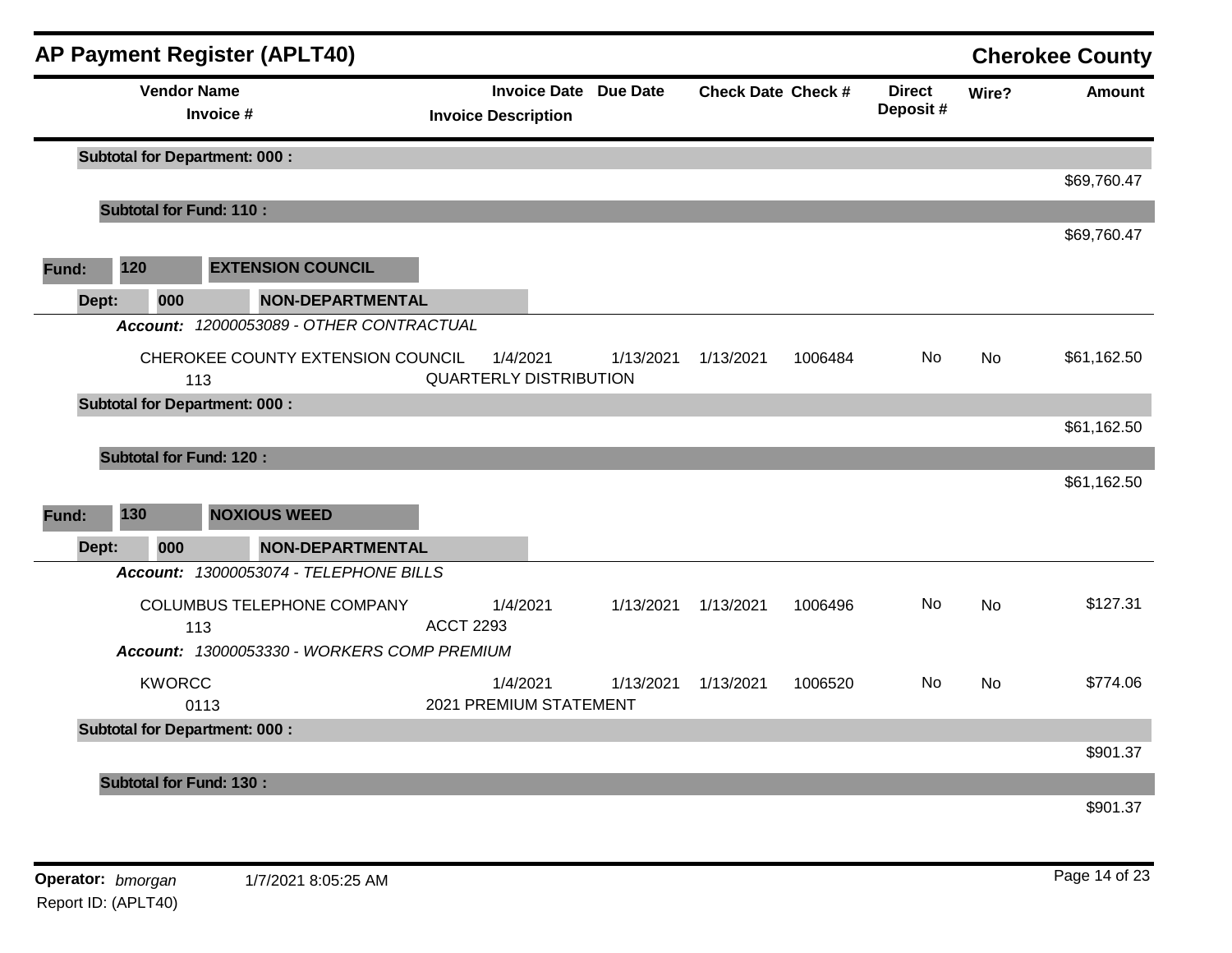|       |                    | <b>AP Payment Register (APLT40)</b>                                                                                    |                                                     |            |                           |         |                           |           | <b>Cherokee County</b> |
|-------|--------------------|------------------------------------------------------------------------------------------------------------------------|-----------------------------------------------------|------------|---------------------------|---------|---------------------------|-----------|------------------------|
|       | <b>Vendor Name</b> | Invoice #                                                                                                              | Invoice Date Due Date<br><b>Invoice Description</b> |            | <b>Check Date Check #</b> |         | <b>Direct</b><br>Deposit# | Wire?     | <b>Amount</b>          |
| Fund: | 140                | <b>HEALTH</b>                                                                                                          |                                                     |            |                           |         |                           |           |                        |
| Dept: | 000                | <b>NON-DEPARTMENTAL</b>                                                                                                |                                                     |            |                           |         |                           |           |                        |
|       |                    | Account: 14000053021 - PRINTING/OFFICE SUPPLIES                                                                        |                                                     |            |                           |         |                           |           |                        |
|       |                    | <b>QUILL CORPORATION</b><br>13271575                                                                                   | 12/31/2020<br>INV 13271575                          | 12/31/2020 | 1/13/2021                 | 1006534 | No.                       | <b>No</b> | \$20.17                |
|       |                    | <b>CHASE CARD SERVICES</b><br>1231 HE                                                                                  | 12/31/2020<br>ACCT 4246311970005747                 | 12/31/2020 | 1/13/2021                 | 1006479 | No                        | <b>No</b> | \$511.09               |
|       |                    | DIGITAL DOLPHIN SUPPLIES<br>SIN001723<br>Account: 14000053072 - GAS, ELECTRIC, WATER/PHONE                             | 12/31/2020<br><b>INV SIN001723</b>                  | 12/31/2020 | 1/13/2021                 | 1006500 | No.                       | <b>No</b> | \$114.45               |
|       |                    |                                                                                                                        |                                                     |            |                           |         |                           |           |                        |
|       |                    | COLUMBUS TELEPHONE COMPANY<br>113 HE                                                                                   | 1/4/2021<br><b>ACCT 2060</b>                        |            | 1/13/2021 1/13/2021       | 1006496 | No.                       | No        | \$536.12               |
|       |                    | EMPIRE DISTRICT ELECTRIC COMPANY<br>113 HE                                                                             | 12/31/2020<br>ACCT 616527-32-1                      | 12/31/2020 | 1/13/2021                 | 1006504 | No.                       | No        | \$344.73               |
|       |                    | <b>COLUMBUS TELEPHONE COMPANY</b><br>113 HE1                                                                           | 1/4/2021<br><b>ACCT 2311</b>                        |            | 1/13/2021 1/13/2021       | 1006496 | No.                       | No        | \$66.27                |
|       |                    | <b>CHASE CARD SERVICES</b><br>1231 HE                                                                                  | 12/31/2020<br>ACCT 4246311970005747                 | 12/31/2020 | 1/13/2021                 | 1006479 | No.                       | <b>No</b> | \$33.32                |
|       |                    | <b>KANSAS GAS SERVICE</b><br>1231                                                                                      | 12/29/2020<br>ACCT 510080477 1188672 27             | 12/31/2020 | 1/13/2021                 | 1006516 | No.                       | No        | \$80.00                |
|       |                    | <b>CITY OF COLUMBUS</b><br>1231 HE1                                                                                    | 1/4/2021<br>ACCT 07-17240-00                        |            | 1/13/2021 1/13/2021       | 1006491 | No.                       | No        | \$60.00                |
|       |                    | Account: 14000053093 - OFFICE FURNITURE/EQUIP                                                                          |                                                     |            |                           |         |                           |           |                        |
|       |                    | STRONGHOLD DATA<br>34536                                                                                               | 12/31/2020<br><b>INV 34536</b>                      | 12/31/2020 | 1/13/2021                 | 1006539 | No.                       | <b>No</b> | \$777.80               |
|       |                    | $\Lambda_{222}$ $\ldots$ $\Lambda_{40000}$ $\Omega_{400}$ $\Omega_{400}$ $\Omega_{400}$ $\Omega_{400}$ $\Lambda_{400}$ |                                                     |            |                           |         |                           |           |                        |

*Account: 14000053182 - CONTRACTS*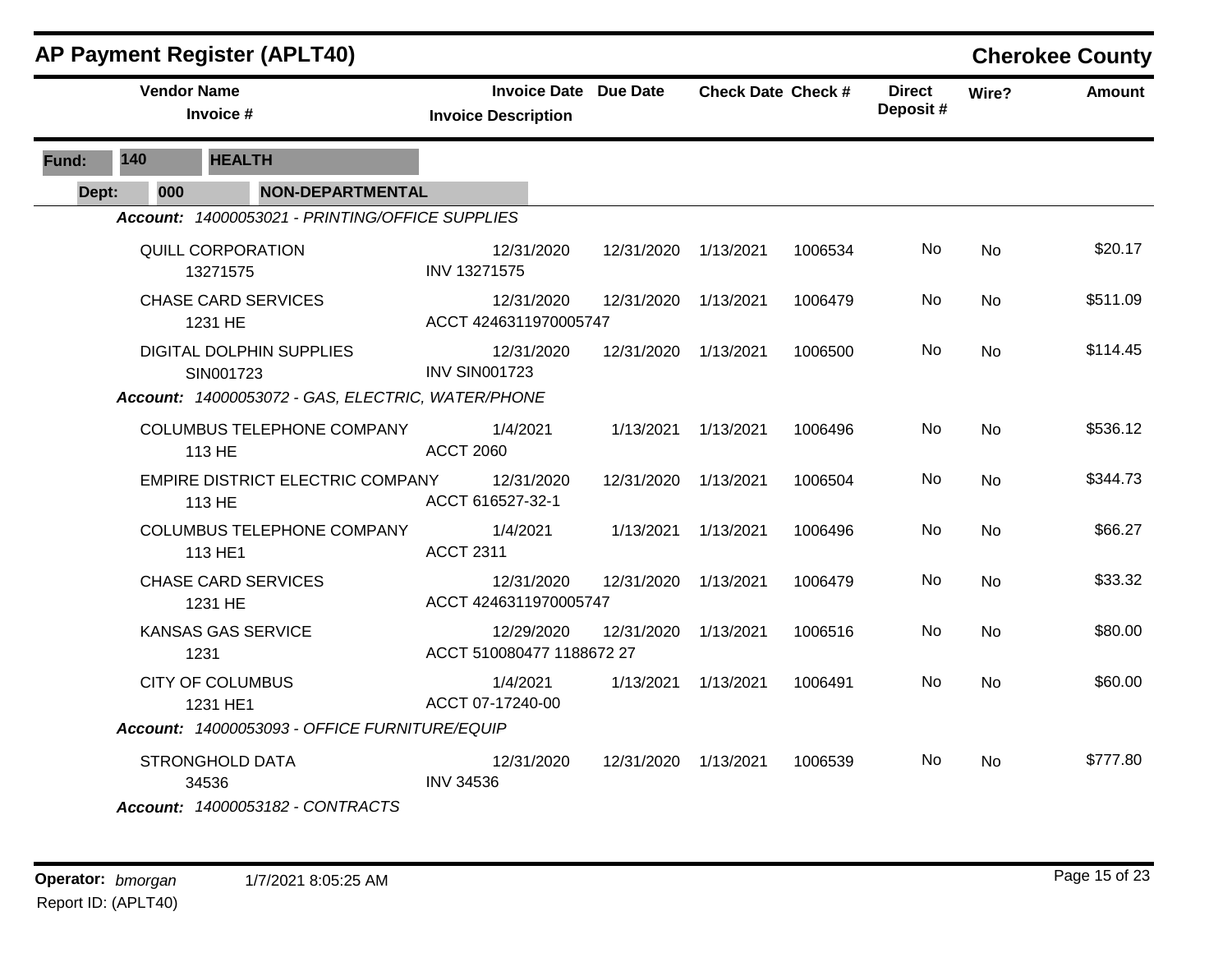|       |       |                    | <b>AP Payment Register (APLT40)</b>         |                                           |                              |                           |         |                           |           | <b>Cherokee County</b> |
|-------|-------|--------------------|---------------------------------------------|-------------------------------------------|------------------------------|---------------------------|---------|---------------------------|-----------|------------------------|
|       |       | <b>Vendor Name</b> | Invoice #                                   | <b>Invoice Description</b>                | <b>Invoice Date Due Date</b> | <b>Check Date Check #</b> |         | <b>Direct</b><br>Deposit# | Wire?     | <b>Amount</b>          |
|       |       |                    | <b>MEDICAL WASTE SERVICES</b><br>W153343    | 12/31/2020<br><b>INV W153343</b>          | 12/31/2020                   | 1/13/2021                 | 1006523 | No                        | <b>No</b> | \$99.00                |
|       |       |                    | Account: 14000053330 - WORKERS COMP PREMIUM |                                           |                              |                           |         |                           |           |                        |
|       |       | <b>KWORCC</b>      | 0113                                        | 1/4/2021<br>2021 PREMIUM STATEMENT        | 1/13/2021                    | 1/13/2021                 | 1006520 | No                        | <b>No</b> | \$1,981.04             |
|       |       |                    | <b>Subtotal for Department: 000:</b>        |                                           |                              |                           |         |                           |           |                        |
|       |       |                    |                                             |                                           |                              |                           |         |                           |           | \$4,623.99             |
|       |       |                    | <b>Subtotal for Fund: 140:</b>              |                                           |                              |                           |         |                           |           |                        |
|       |       |                    |                                             |                                           |                              |                           |         |                           |           | \$4,623.99             |
| Fund: | 150   |                    | <b>FAIR</b>                                 |                                           |                              |                           |         |                           |           |                        |
|       | Dept: | 000                | <b>NON-DEPARTMENTAL</b>                     |                                           |                              |                           |         |                           |           |                        |
|       |       |                    | Account: 15000053089 - OTHER CONTRACTUAL    |                                           |                              |                           |         |                           |           |                        |
|       |       |                    | CHEROKEE COUNTY FAIR BOARD<br>113           | 1/4/2021<br><b>QUARTERLY DISTRIBUTION</b> | 1/13/2021                    | 1/13/2021                 | 1006485 | No.                       | No        | \$4,000.00             |
|       |       |                    | <b>Subtotal for Department: 000:</b>        |                                           |                              |                           |         |                           |           |                        |
|       |       |                    |                                             |                                           |                              |                           |         |                           |           | \$4,000.00             |
|       |       |                    | <b>Subtotal for Fund: 150:</b>              |                                           |                              |                           |         |                           |           |                        |
|       |       |                    |                                             |                                           |                              |                           |         |                           |           | \$4,000.00             |
| Fund: | 180   |                    | <b>SOIL CONSERVATION</b>                    |                                           |                              |                           |         |                           |           |                        |
|       | Dept: | 000                | <b>NON-DEPARTMENTAL</b>                     |                                           |                              |                           |         |                           |           |                        |
|       |       |                    | Account: 18000053089 - OTHER CONTRACTUAL    |                                           |                              |                           |         |                           |           |                        |
|       |       |                    | CHEROKEE COUNTY SOIL CONSERVATION<br>113    | 1/4/2021<br><b>QUARTERLY DISTRIBUTION</b> | 1/13/2021                    | 1/13/2021                 | 1006486 | No                        | <b>No</b> | \$6,250.00             |
|       |       |                    | <b>Subtotal for Department: 000:</b>        |                                           |                              |                           |         |                           |           |                        |
|       |       |                    |                                             |                                           |                              |                           |         |                           |           | \$6,250.00             |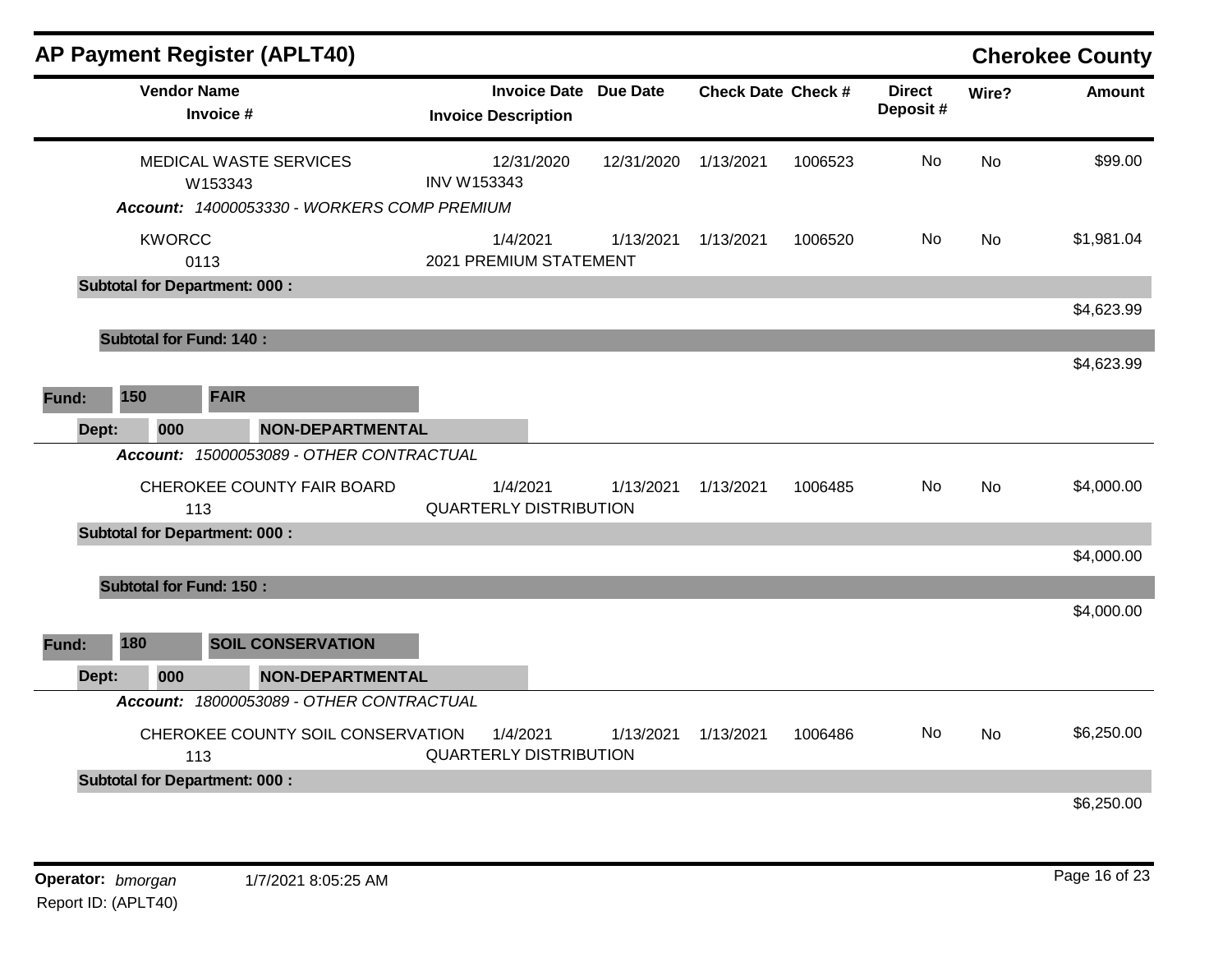|                   |     |                                      | <b>AP Payment Register (APLT40)</b>                                           |                                                            |           |                           |         |                           |       | <b>Cherokee County</b> |
|-------------------|-----|--------------------------------------|-------------------------------------------------------------------------------|------------------------------------------------------------|-----------|---------------------------|---------|---------------------------|-------|------------------------|
|                   |     | <b>Vendor Name</b><br>Invoice #      |                                                                               | <b>Invoice Date Due Date</b><br><b>Invoice Description</b> |           | <b>Check Date Check #</b> |         | <b>Direct</b><br>Deposit# | Wire? | <b>Amount</b>          |
|                   |     | <b>Subtotal for Fund: 180:</b>       |                                                                               |                                                            |           |                           |         |                           |       |                        |
| Fund:             | 200 |                                      | <b>MENTAL HEALTH</b>                                                          |                                                            |           |                           |         |                           |       | \$6,250.00             |
| Dept:             |     | 000                                  | <b>NON-DEPARTMENTAL</b>                                                       |                                                            |           |                           |         |                           |       |                        |
|                   |     |                                      | Account: 20000053089 - OTHER CONTRACTUAL                                      |                                                            |           |                           |         |                           |       |                        |
|                   |     | 113                                  | SPRINGRIVER MENTAL HEALTH & WELLNE                                            | 1/4/2021<br><b>QUARTERLY DISTRIBUTION</b>                  | 1/13/2021 | 1/13/2021                 | 1006537 | No                        | No    | \$30,364.25            |
|                   |     | <b>Subtotal for Department: 000:</b> |                                                                               |                                                            |           |                           |         |                           |       |                        |
|                   |     |                                      |                                                                               |                                                            |           |                           |         |                           |       | \$30,364.25            |
|                   |     | <b>Subtotal for Fund: 200:</b>       |                                                                               |                                                            |           |                           |         |                           |       | \$30,364.25            |
|                   |     |                                      |                                                                               |                                                            |           |                           |         |                           |       |                        |
| Fund:             | 210 |                                      | <b>MENTAL RETARDATION</b>                                                     |                                                            |           |                           |         |                           |       |                        |
| Dept:             |     | 000                                  | <b>NON-DEPARTMENTAL</b>                                                       |                                                            |           |                           |         |                           |       |                        |
|                   |     |                                      | Account: 21000053089 - OTHER CONTRACTUAL                                      |                                                            |           |                           |         |                           |       |                        |
|                   |     | <b>CLASS LTD</b>                     |                                                                               | 1/4/2021                                                   | 1/13/2021 | 1/13/2021                 | 1006493 | No                        | No    | \$27,864.25            |
|                   |     | 113                                  |                                                                               | <b>QUARTERLY DISTRBUTION</b>                               |           |                           |         |                           |       |                        |
|                   |     | <b>Subtotal for Department: 000:</b> |                                                                               |                                                            |           |                           |         |                           |       | \$27,864.25            |
|                   |     |                                      |                                                                               |                                                            |           |                           |         |                           |       |                        |
|                   |     | <b>Subtotal for Fund: 210:</b>       |                                                                               |                                                            |           |                           |         |                           |       | \$27,864.25            |
|                   |     |                                      |                                                                               |                                                            |           |                           |         |                           |       |                        |
| Fund:             | 220 |                                      | <b>AMBULANCE</b>                                                              |                                                            |           |                           |         |                           |       |                        |
| Dept:             |     | 000                                  | <b>NON-DEPARTMENTAL</b>                                                       |                                                            |           |                           |         |                           |       |                        |
|                   |     | 113                                  | Account: 22000053089 - OTHER CONTRACTUAL<br>CHEROKEE COUNTY AMBULANCE-DIST #3 | 1/4/2021<br>MONTHLY DISTRIBUTION                           | 1/13/2021 | 1/13/2021                 | 1006482 | No                        | No    | \$16,877.42            |
| Operator: bmorgan |     |                                      | 1/7/2021 8:05:25 AM                                                           |                                                            |           |                           |         |                           |       | Page 17 of 23          |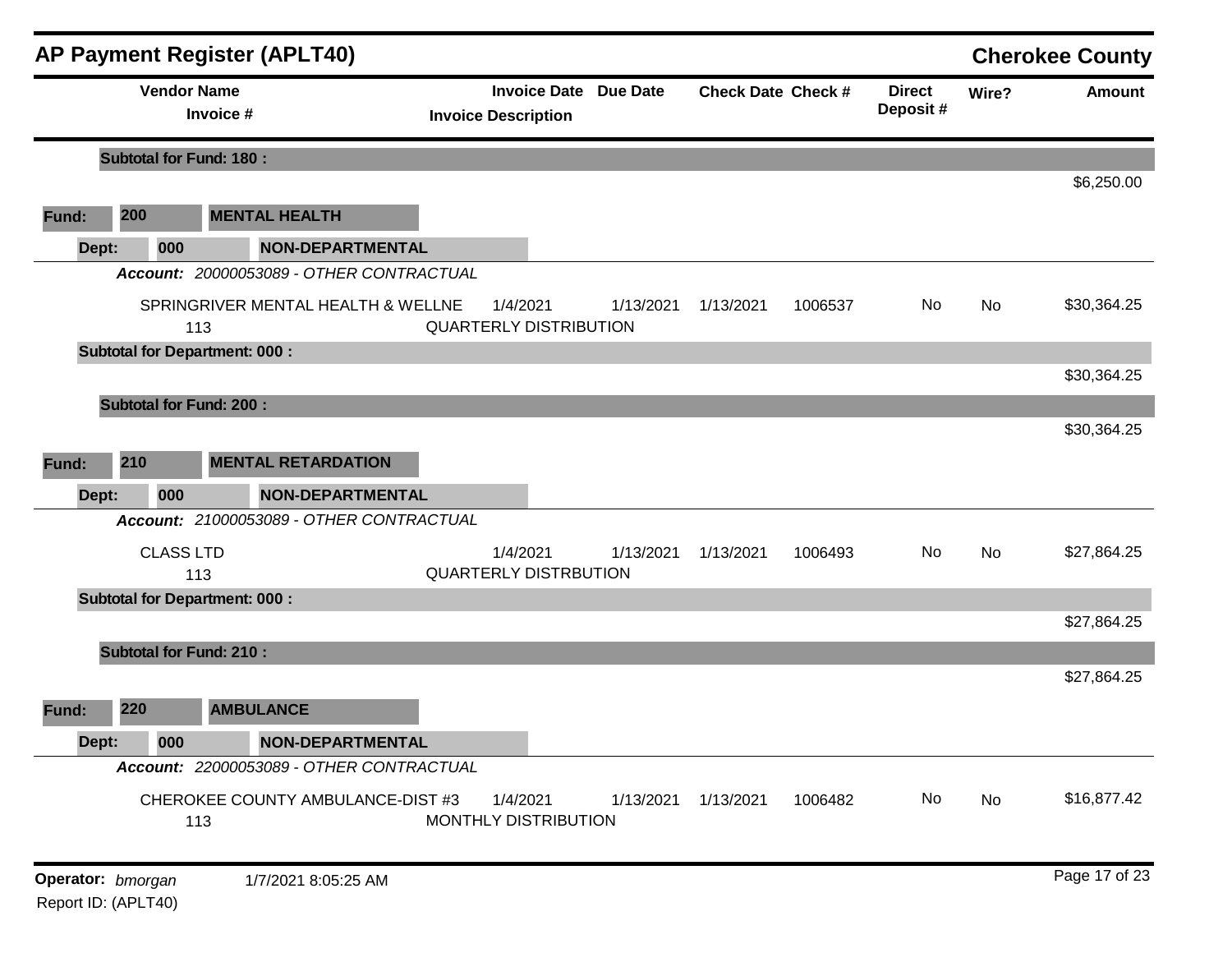| <b>AP Payment Register (APLT40)</b>  |            |                                                                                                                                                                                                                                                            |                                                                              |         |                           |           | <b>Cherokee County</b> |
|--------------------------------------|------------|------------------------------------------------------------------------------------------------------------------------------------------------------------------------------------------------------------------------------------------------------------|------------------------------------------------------------------------------|---------|---------------------------|-----------|------------------------|
|                                      |            |                                                                                                                                                                                                                                                            |                                                                              |         | <b>Direct</b><br>Deposit# | Wire?     | <b>Amount</b>          |
|                                      | 1/4/2021   | 1/13/2021                                                                                                                                                                                                                                                  | 1/13/2021                                                                    | 1006480 | No                        | <b>No</b> | \$16,877.42            |
|                                      | 1/4/2021   | 1/13/2021                                                                                                                                                                                                                                                  | 1/13/2021                                                                    | 1006481 | No.                       | No        | \$16,877.42            |
|                                      |            |                                                                                                                                                                                                                                                            |                                                                              |         |                           |           |                        |
|                                      |            |                                                                                                                                                                                                                                                            |                                                                              |         |                           |           | \$50,632.26            |
|                                      |            |                                                                                                                                                                                                                                                            |                                                                              |         |                           |           |                        |
|                                      |            |                                                                                                                                                                                                                                                            |                                                                              |         |                           |           | \$50,632.26            |
| <b>CHEROKEE COUNTY 911</b>           |            |                                                                                                                                                                                                                                                            |                                                                              |         |                           |           |                        |
| <b>NON-DEPARTMENTAL</b>              |            |                                                                                                                                                                                                                                                            |                                                                              |         |                           |           |                        |
| Account: 22400053300 - MISC PAID OUT |            |                                                                                                                                                                                                                                                            |                                                                              |         |                           |           |                        |
|                                      | 12/30/2020 | 12/31/2020                                                                                                                                                                                                                                                 | 1/13/2021                                                                    | 1006544 | No                        | <b>No</b> | \$1,080.57             |
|                                      | 12/30/2020 | 12/31/2020                                                                                                                                                                                                                                                 | 1/13/2021                                                                    | 1006530 | No                        | No        | \$36,117.94            |
|                                      |            |                                                                                                                                                                                                                                                            |                                                                              |         |                           |           |                        |
|                                      |            |                                                                                                                                                                                                                                                            |                                                                              |         |                           |           | \$37,198.51            |
|                                      |            |                                                                                                                                                                                                                                                            |                                                                              |         |                           |           |                        |
|                                      |            |                                                                                                                                                                                                                                                            |                                                                              |         |                           |           | \$37,198.51            |
| <b>APPRAISER COSTS</b>               |            |                                                                                                                                                                                                                                                            |                                                                              |         |                           |           |                        |
| <b>NON-DEPARTMENTAL</b>              |            |                                                                                                                                                                                                                                                            |                                                                              |         |                           |           |                        |
|                                      |            |                                                                                                                                                                                                                                                            |                                                                              |         |                           |           |                        |
| COLUMBUS TELEPHONE COMPANY           | 1/4/2021   | 1/13/2021                                                                                                                                                                                                                                                  | 1/13/2021                                                                    | 1006496 | No.                       | No        | \$253.91               |
|                                      |            | <b>Invoice Description</b><br>CHEROKEE COUNTY AMBULANCE-DIST #1<br>CHEROKEE COUNTY AMBULANCE-DIST #2<br>INV 9869448988<br><b>INV OS007356</b><br>Account: 23000053074 - TELEPHONE BILLS<br><b>ACCT 7577</b><br>Account: 23000053330 - WORKERS COMP PREMIUM | <b>Invoice Date Due Date</b><br>MONTHLY DISTRIBUTION<br>MONTHLY DISTRIBUTION |         | <b>Check Date Check #</b> |           |                        |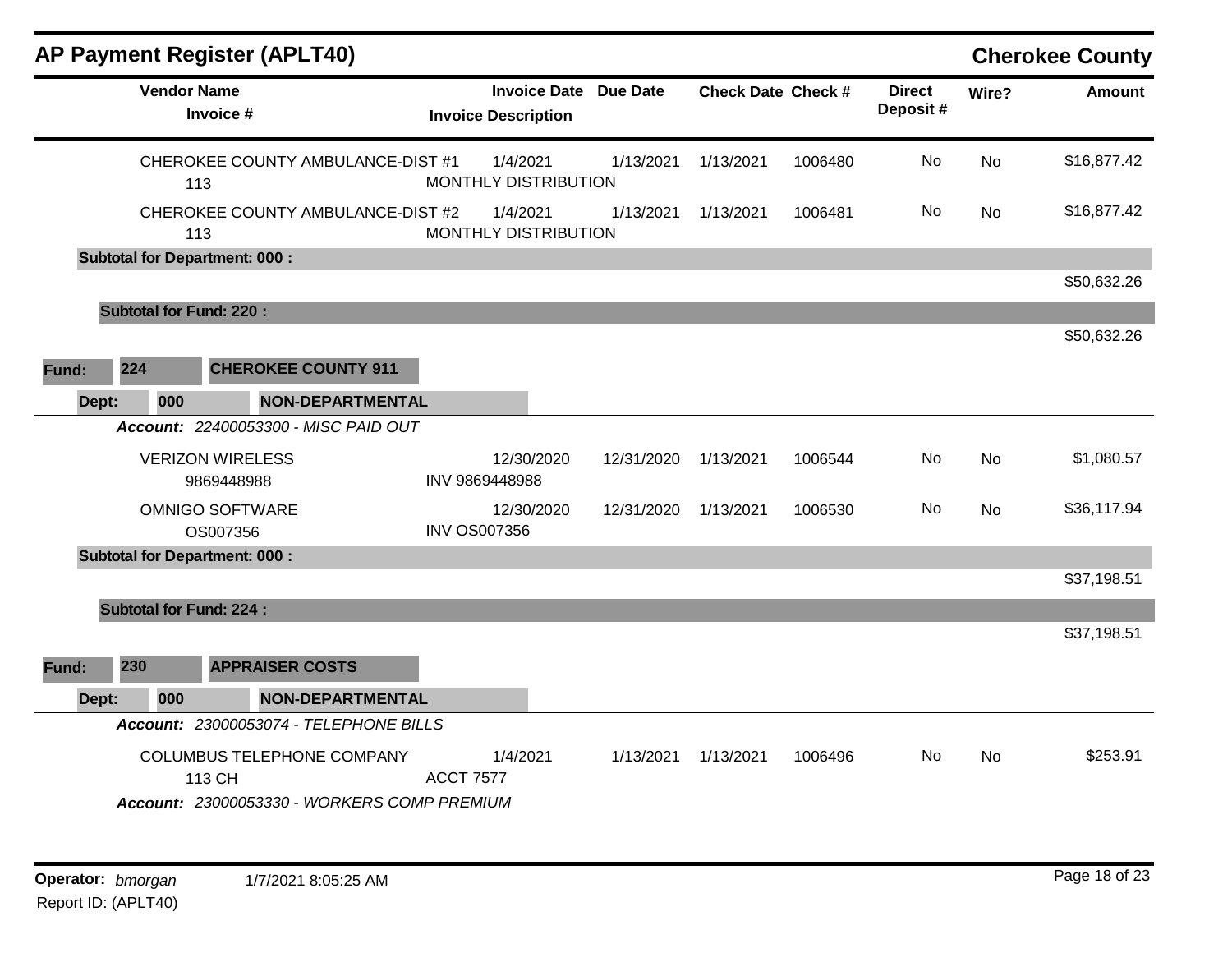|                                 |                                                                                                                                                                                                                                                                                                                                                                                                                         |                                                                                                |                                                                                             |                                                                                                                  |                                                           |                           |                | <b>Cherokee County</b> |
|---------------------------------|-------------------------------------------------------------------------------------------------------------------------------------------------------------------------------------------------------------------------------------------------------------------------------------------------------------------------------------------------------------------------------------------------------------------------|------------------------------------------------------------------------------------------------|---------------------------------------------------------------------------------------------|------------------------------------------------------------------------------------------------------------------|-----------------------------------------------------------|---------------------------|----------------|------------------------|
| <b>Vendor Name</b><br>Invoice # |                                                                                                                                                                                                                                                                                                                                                                                                                         |                                                                                                |                                                                                             |                                                                                                                  |                                                           | <b>Direct</b><br>Deposit# | Wire?          | Amount                 |
| <b>KWORCC</b><br>0113           |                                                                                                                                                                                                                                                                                                                                                                                                                         | 1/4/2021                                                                                       | 1/13/2021                                                                                   | 1/13/2021                                                                                                        | 1006520                                                   | No                        | <b>No</b>      | \$4,614.50             |
|                                 |                                                                                                                                                                                                                                                                                                                                                                                                                         |                                                                                                |                                                                                             |                                                                                                                  |                                                           |                           |                | \$4,868.41             |
|                                 |                                                                                                                                                                                                                                                                                                                                                                                                                         |                                                                                                |                                                                                             |                                                                                                                  |                                                           |                           |                |                        |
| 260                             |                                                                                                                                                                                                                                                                                                                                                                                                                         |                                                                                                |                                                                                             |                                                                                                                  |                                                           |                           |                | \$4,868.41             |
| 000<br>Dept:                    |                                                                                                                                                                                                                                                                                                                                                                                                                         |                                                                                                |                                                                                             |                                                                                                                  |                                                           |                           |                |                        |
|                                 |                                                                                                                                                                                                                                                                                                                                                                                                                         |                                                                                                |                                                                                             |                                                                                                                  |                                                           |                           |                |                        |
| 1231 BEN                        |                                                                                                                                                                                                                                                                                                                                                                                                                         | 12/30/2020                                                                                     |                                                                                             |                                                                                                                  | 1006519                                                   | No.                       | N <sub>o</sub> | \$728.55               |
|                                 |                                                                                                                                                                                                                                                                                                                                                                                                                         |                                                                                                |                                                                                             |                                                                                                                  |                                                           |                           |                |                        |
| 811162593                       |                                                                                                                                                                                                                                                                                                                                                                                                                         | 12/30/2020                                                                                     | 12/31/2020                                                                                  | 1/13/2021                                                                                                        | 1006545                                                   | No.                       | <b>No</b>      | \$1,439.75             |
|                                 |                                                                                                                                                                                                                                                                                                                                                                                                                         |                                                                                                |                                                                                             |                                                                                                                  |                                                           |                           |                |                        |
|                                 |                                                                                                                                                                                                                                                                                                                                                                                                                         |                                                                                                |                                                                                             |                                                                                                                  |                                                           |                           |                | \$2,168.30             |
|                                 |                                                                                                                                                                                                                                                                                                                                                                                                                         |                                                                                                |                                                                                             |                                                                                                                  |                                                           |                           |                | \$2,168.30             |
| 300                             |                                                                                                                                                                                                                                                                                                                                                                                                                         |                                                                                                |                                                                                             |                                                                                                                  |                                                           |                           |                |                        |
| 000<br>Dept:                    |                                                                                                                                                                                                                                                                                                                                                                                                                         |                                                                                                |                                                                                             |                                                                                                                  |                                                           |                           |                |                        |
|                                 |                                                                                                                                                                                                                                                                                                                                                                                                                         |                                                                                                |                                                                                             |                                                                                                                  |                                                           |                           |                |                        |
| 1231 ELD4                       |                                                                                                                                                                                                                                                                                                                                                                                                                         | 12/29/2020                                                                                     | 12/31/2020                                                                                  | 1/13/2021                                                                                                        | 1006516                                                   | No.                       | No             | \$131.26               |
| 1231 ELD                        |                                                                                                                                                                                                                                                                                                                                                                                                                         | 12/29/2002                                                                                     | 12/31/2020                                                                                  | 1/13/2021                                                                                                        | 1006516                                                   | No.                       | No             | \$51.98                |
|                                 | <b>AP Payment Register (APLT40)</b><br><b>Subtotal for Department: 000:</b><br><b>Subtotal for Fund: 230:</b><br><b>EMPLOYEE BENEFITS</b><br>KS EMPLOYMENT SECURITY FUND<br><b>Account: 26000053216 - VSP Insurance</b><br><b>VISION SERVICE PLAN</b><br><b>Subtotal for Department: 000:</b><br><b>Subtotal for Fund: 260:</b><br><b>SERVICE FOR ELDERLY</b><br><b>KANSAS GAS SERVICE</b><br><b>KANSAS GAS SERVICE</b> | <b>NON-DEPARTMENTAL</b><br>Account: 26000053005 - EMPLOYEE BENEFITS<br><b>NON-DEPARTMENTAL</b> | <b>Invoice Description</b><br>STMT 811162593<br>Account: 30000053072 - GAS, ELECTRIC, WATER | <b>Invoice Date Due Date</b><br>2021 PREMIUM STATEMENT<br>ACCT 512076592 1191351 09<br>ACCT 510020083 1175382 00 | 12/31/2020 1/13/2021<br>4TH QTR, UNEMPLOYMENT TAX, 177414 | <b>Check Date Check #</b> |                |                        |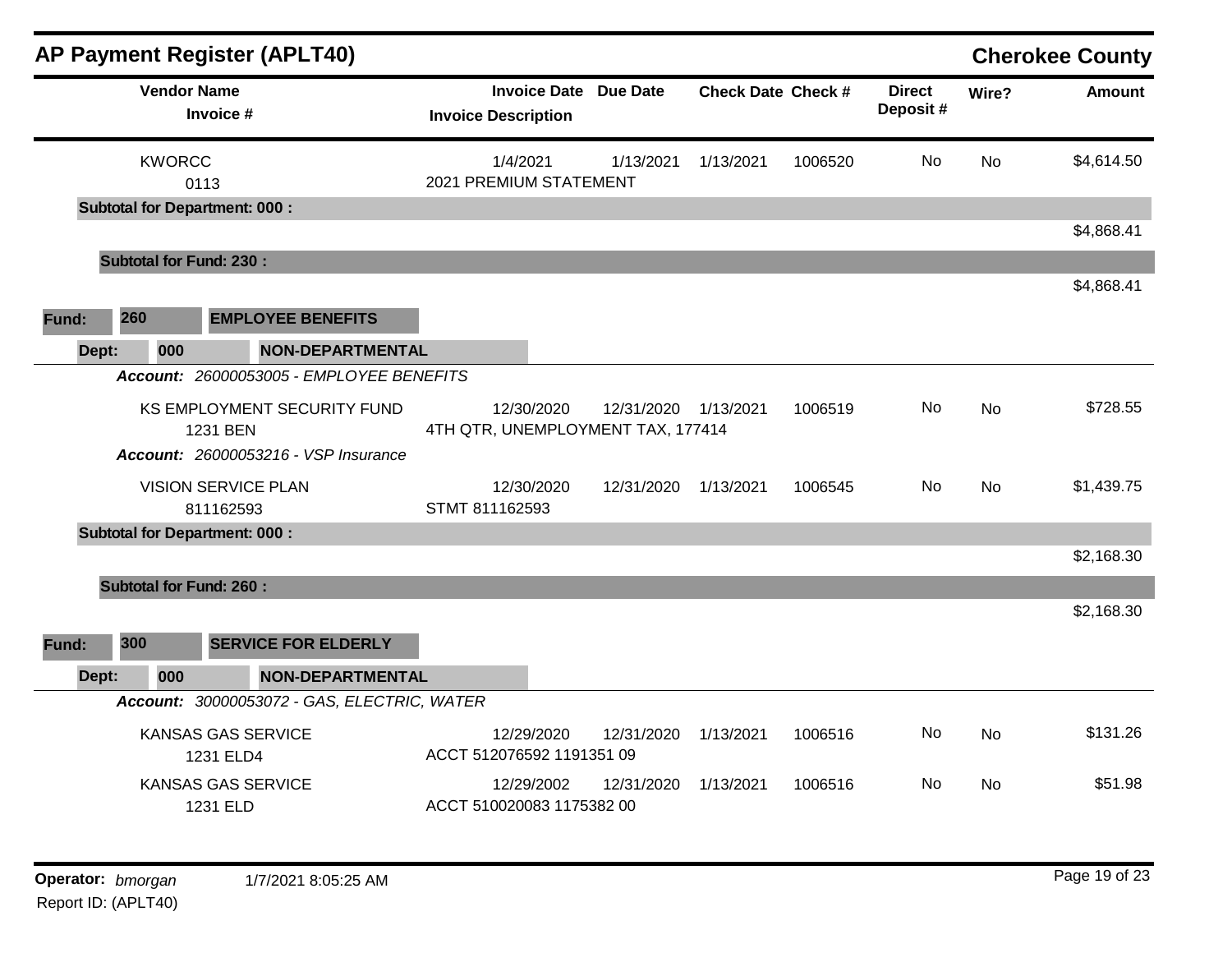| <b>Vendor Name</b><br>Invoice #                                  | <b>Invoice Date Due Date</b><br><b>Invoice Description</b> |                      | <b>Check Date Check #</b> |         | <b>Direct</b><br>Deposit# | Wire?     | <b>Amount</b> |
|------------------------------------------------------------------|------------------------------------------------------------|----------------------|---------------------------|---------|---------------------------|-----------|---------------|
| <b>KANSAS GAS SERVICE</b><br>1231 ELD1                           | 12/28/2020<br>ACCT 510074383 1179346 45                    | 12/31/2020           | 1/13/2021                 | 1006516 | No                        | <b>No</b> | \$121.19      |
| EMPIRE DISTRICT ELECTRIC COMPANY<br>1231 ELD1                    | 12/22/2020<br>ACCT 828267-31-0                             | 12/31/2020           | 1/13/2021                 | 1006504 | No                        | No        | \$109.54      |
| EMPIRE DISTRICT ELECTRIC COMPANY<br>1231 ELD                     | 12/30/2020<br>ACCT 124991-59-7                             | 12/31/2020           | 1/13/2021                 | 1006504 | No                        | <b>No</b> | \$128.53      |
| <b>CITY OF COLUMBUS</b><br>1231 ELD                              | 12/29/2020<br>ACCT 07-48820-01                             | 12/31/2020           | 1/13/2021                 | 1006491 | No                        | <b>No</b> | \$56.86       |
| <b>CITY OF GALENA</b><br>1231 EL1                                | 12/15/2020<br>ACCT 10006000                                | 12/31/2020           | 1/13/2021                 | 1006492 | No                        | <b>No</b> | \$105.16      |
| <b>KANSAS GAS SERVICE</b><br>1231 ELD3                           | 12/28/2020<br>ACCT 5107245404 2014982 18                   | 12/31/2020           | 1/13/2021                 | 1006516 | No                        | <b>No</b> | \$50.08       |
| Account: 30000053074 - TELEPHONE BILLS                           |                                                            |                      |                           |         |                           |           |               |
| <b>CENTURYLINK</b><br>1231 ELD                                   | 12/24/2020<br>ACCT 320497874                               | 12/31/2020           | 1/13/2021                 | 1006476 | No                        | No        | \$2.80        |
| <b>CENTURYLINK</b><br>1231                                       | 12/24/2020<br>ACCT 320494722                               | 12/31/2020 1/13/2021 |                           | 1006476 | No                        | <b>No</b> | \$2.80        |
| <b>Subtotal for Department: 000:</b>                             |                                                            |                      |                           |         |                           |           |               |
|                                                                  |                                                            |                      |                           |         |                           |           | \$760.20      |
| <b>Subtotal for Fund: 300:</b>                                   |                                                            |                      |                           |         |                           |           |               |
|                                                                  |                                                            |                      |                           |         |                           |           | \$760.20      |
| 330<br><b>SEWER DISTRICT#1 OPER</b><br>Fund:                     |                                                            |                      |                           |         |                           |           |               |
| <b>NON-DEPARTMENTAL</b><br>000<br>Dept:                          |                                                            |                      |                           |         |                           |           |               |
| Account: 33000053072 - GAS, ELECTRIC, WATER                      |                                                            |                      |                           |         |                           |           |               |
| <b>EMPIRE DISTRICT ELECTRIC COMPANY</b><br>5535793-78-0 SEWER 00 | 12/30/2020<br>ACCT #535793-78-0                            | 12/31/2020           | 1/13/2021                 | 1006504 | No.                       | No        | \$70.23       |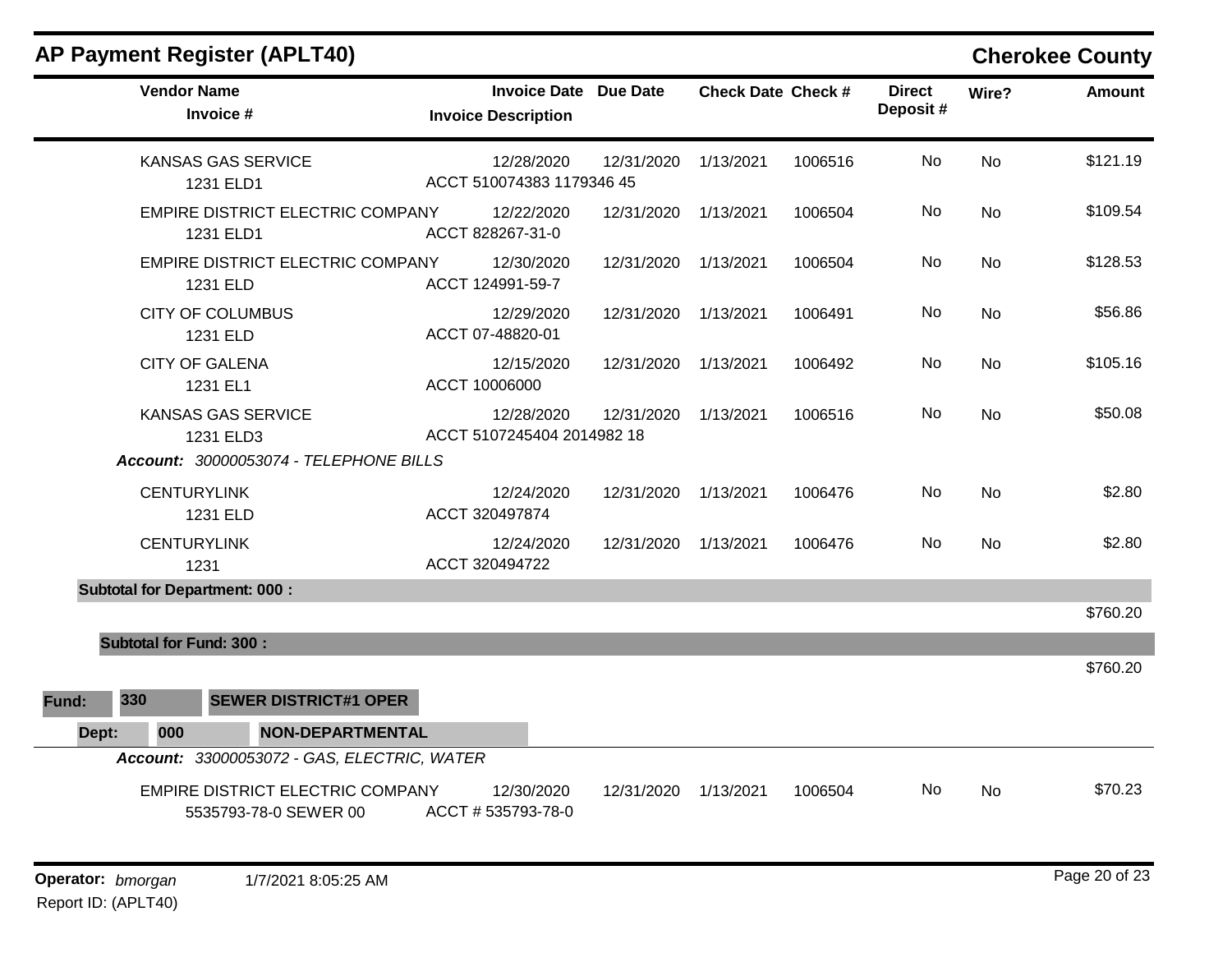| <b>Vendor Name</b><br>Invoice #                                                                    | <b>Invoice Date Due Date</b><br><b>Invoice Description</b> |                              | <b>Check Date Check #</b> |         | <b>Direct</b><br>Deposit# | Wire?     | Amount        |
|----------------------------------------------------------------------------------------------------|------------------------------------------------------------|------------------------------|---------------------------|---------|---------------------------|-----------|---------------|
| EMPIRE DISTRICT ELECTRIC COMPANY<br>547731-85-1 SEWER 01                                           | 12/30/2020<br>ACCT #547731-85-1                            | 12/31/2020                   | 1/13/2021                 | 1006504 | No                        | No        | \$1,169.99    |
| EMPIRE DISTRICT ELECTRIC COMPANY<br>487490-67-4 SEWER 02                                           | 12/30/2020<br>ACCT #487490-67-4                            | 12/31/2020                   | 1/13/2021                 | 1006504 | No                        | No        | \$79.54       |
| <b>EMPIRE DISTRICT ELECTRIC COMPANY</b><br>059522-21-9 SEWER 02                                    | 12/30/2020<br>ACCT # 059522-21-9                           | 12/31/2020                   | 1/13/2021                 | 1006504 | No                        | No        | \$220.83      |
| EMPIRE DISTRICT ELECTRIC COMPANY<br>369339-68-4 SEWER 01<br>Account: 33000053074 - TELEPHONE BILLS | 12/31/2020<br>ACCT# 369339-68-4                            | 12/31/2020                   | 1/13/2021                 | 1006504 | No                        | <b>No</b> | \$148.03      |
| <b>CENTURYLINK</b><br>438097159 SEWER 02<br>Account: 33000053330 - WORKERS COMP PREMIUM            | 12/23/2020<br>ACCT #438097159                              | 12/31/2020                   | 1/13/2021                 | 1006477 | No                        | No        | \$194.83      |
| <b>KWORCC</b><br>0113                                                                              | 1/4/2021<br>2021 PREMIUM STATEMENT                         | 1/13/2021                    | 1/13/2021                 | 1006520 | No.                       | No        | \$815.06      |
| <b>Subtotal for Department: 000:</b>                                                               |                                                            |                              |                           |         |                           |           |               |
|                                                                                                    |                                                            |                              |                           |         |                           |           | \$2,698.51    |
| <b>Subtotal for Fund: 330:</b><br>413<br><b>ATTORNEY APPLICATION</b><br>Fund:                      |                                                            |                              |                           |         |                           |           | \$2,698.51    |
| <b>NON-DEPARTMENTAL</b><br>Dept:<br>000                                                            |                                                            |                              |                           |         |                           |           |               |
| Account: 41300053089 - OTHER CONTRACTUAL                                                           |                                                            |                              |                           |         |                           |           |               |
| KANSAS HIGHWAY PATROL CAR FUND<br>2020-155                                                         | 12/30/2020<br>INV 2020-155                                 | 12/31/2020                   | 1/13/2021                 | 1006517 | No                        | No        | \$18,673.00   |
| <b>JOSH WHITELY</b><br>1231                                                                        | 12/21/2020<br><b>REIMB VEHICLE TAGS</b>                    | 12/31/2020 1/13/2021 1006513 |                           |         | No                        | No        | \$22.80       |
| <b>Subtotal for Department: 000:</b>                                                               |                                                            |                              |                           |         |                           |           |               |
|                                                                                                    |                                                            |                              |                           |         |                           |           | \$18,695.80   |
| Operator: bmorgan<br>1/7/2021 8:05:25 AM                                                           |                                                            |                              |                           |         |                           |           | Page 21 of 23 |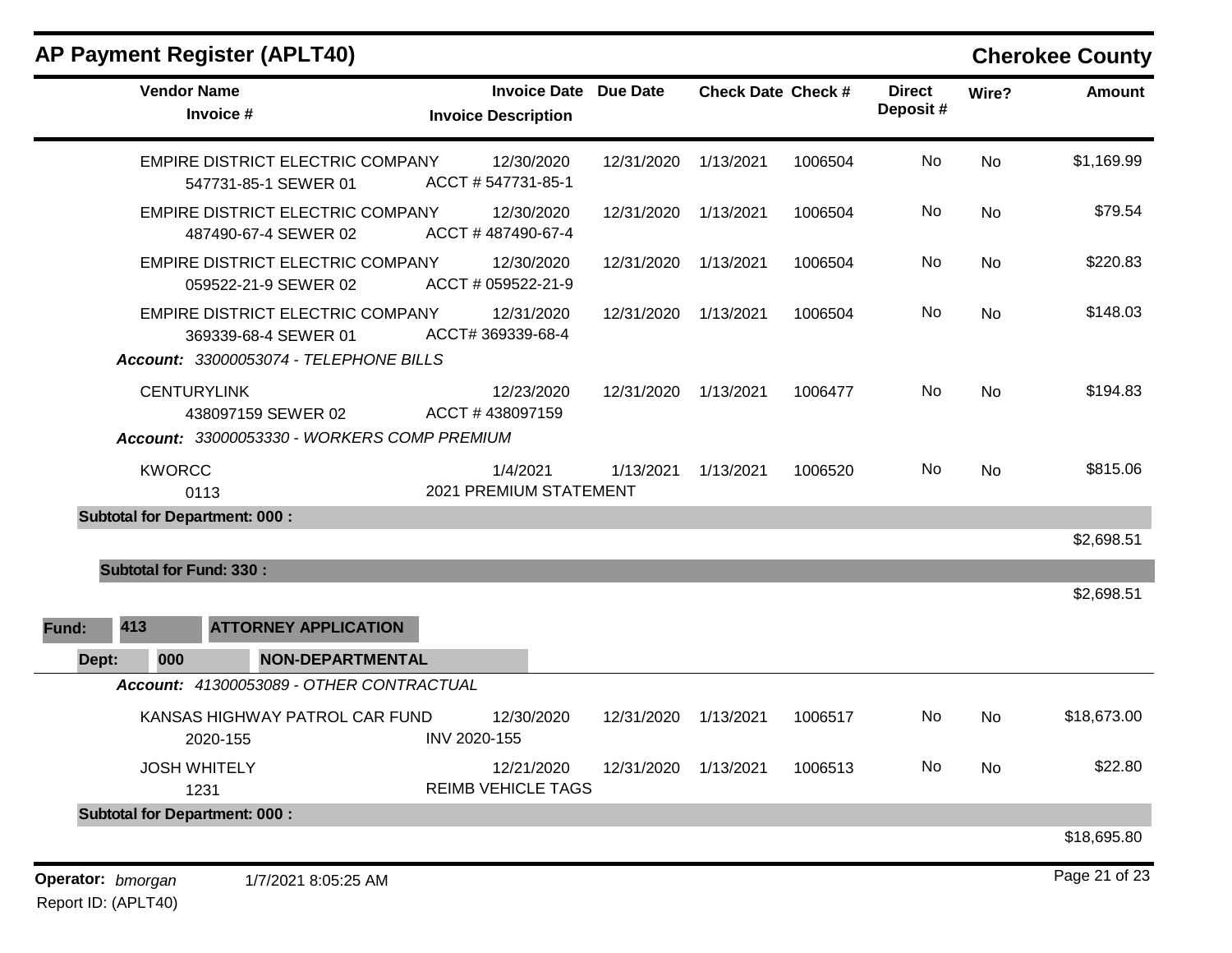| AP Payment Register (APLT40)    |                                                            |                                   |                           |       | <b>Cherokee County</b> |
|---------------------------------|------------------------------------------------------------|-----------------------------------|---------------------------|-------|------------------------|
| <b>Vendor Name</b><br>Invoice # | <b>Invoice Date Due Date</b><br><b>Invoice Description</b> | <b>Check Date Check #</b>         | <b>Direct</b><br>Deposit# | Wire? | <b>Amount</b>          |
| <b>Subtotal for Fund: 413:</b>  |                                                            |                                   |                           |       |                        |
|                                 |                                                            |                                   |                           |       | \$18,695.80            |
|                                 |                                                            | Total for Bank 1 Account 1120298: |                           |       | \$448,853.27           |
|                                 |                                                            | ***** Total Invoices Paid:        |                           |       | \$448,853.27           |